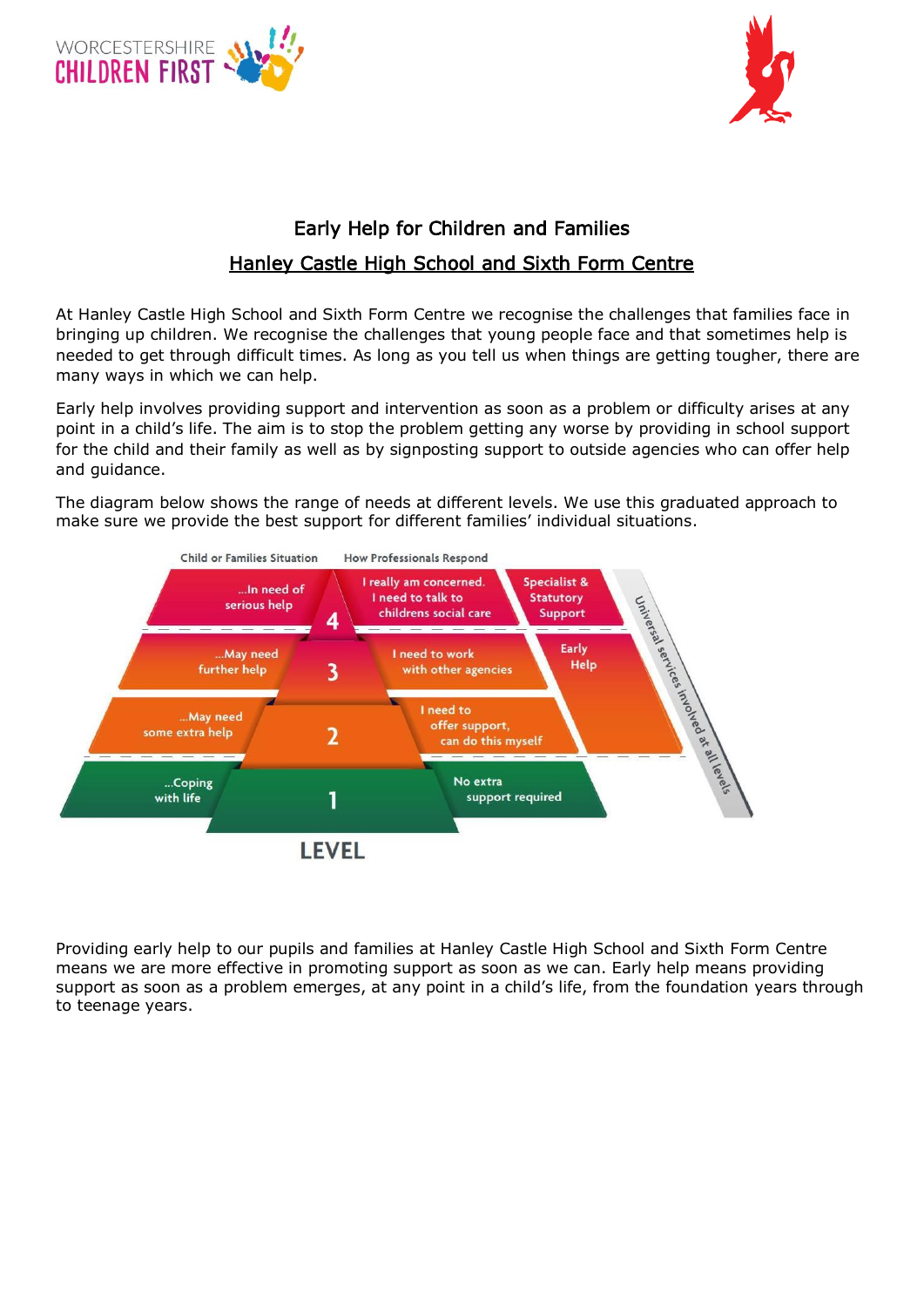

# Key Personnel:

# The Designated Safeguarding Lead (DSL) is: Sarah Anderson-Kirby

Contact details:

email: [AndersonkirbyS@hanleycastlehs.org.uk](mailto:AndersonkirbyS@hanleycastlehs.org.uk) Telephone: 01684 593241

# The deputy DSL(s) is/are: Mr Sam Cook, Mrs Jan Mason, Miss Audra Burton

Contact details:

emails: [CookS@hanleycastlehs.org.uk;](mailto:CookS@hanleycastlehs.org.uk) [MasonJ@hanleycastlehs.org.uk;](mailto:MasonJ@hanleycastlehs.org.uk) V [BurtonA@hanleycastlehs.org.uk](mailto:BurtonA@hanleycastlehs.org.uk)

Telephone: 01684 593241

# The nominated safeguarding governor is: Kate Taylor and Beulah Pope

Contact details:

email: [TaylorK@hanleycastlehs.org.uk;](mailto:TaylorK@hanleycastlehs.org.uk) [Beulahpope@gmail.com](mailto:Beulahpope@gmail.com)

The Headteacher is:\_Mrs Lindsey Cooke

Contact details:

email: [Office@hanleycastlehs.org.uk](mailto:Office@hanleycastlehs.org.uk) Telephone: 01684 593241

The Chair of Governors are: Kate Taylor

Contact details:

email: [TaylorK@hanleycastlehs.org.uk](mailto:TaylorK@hanleycastlehs.org.uk)

## **Other named staff and contacts:**

- Designated Teacher for Children in Care: Sarah Anderson-Kirby
- Online safety Co-ordinator: Sarah Anderson-Kirby
- Safeguarding in Education Adviser, WCC: Denise Hannibal
- Local Authority Designated Officer/Position of Trust: 01905 846221
- Family Front Door: **01905 822666** (core working hours) Out of hours or at weekends: **01905 768020**

Your first point of contact would be the relevant Key stage office:

Key Stage 3- for Years 7 and 8 and Year 9 (until Easter)

Key Stage 4- for Years 10 and 11 and Year 9 (after Easter)

Key Stage 5- For Years 12 and 13.

For safeguarding concerns contact Mrs Sarah Anderson-Kirby (Designated Safeguarding Lead)

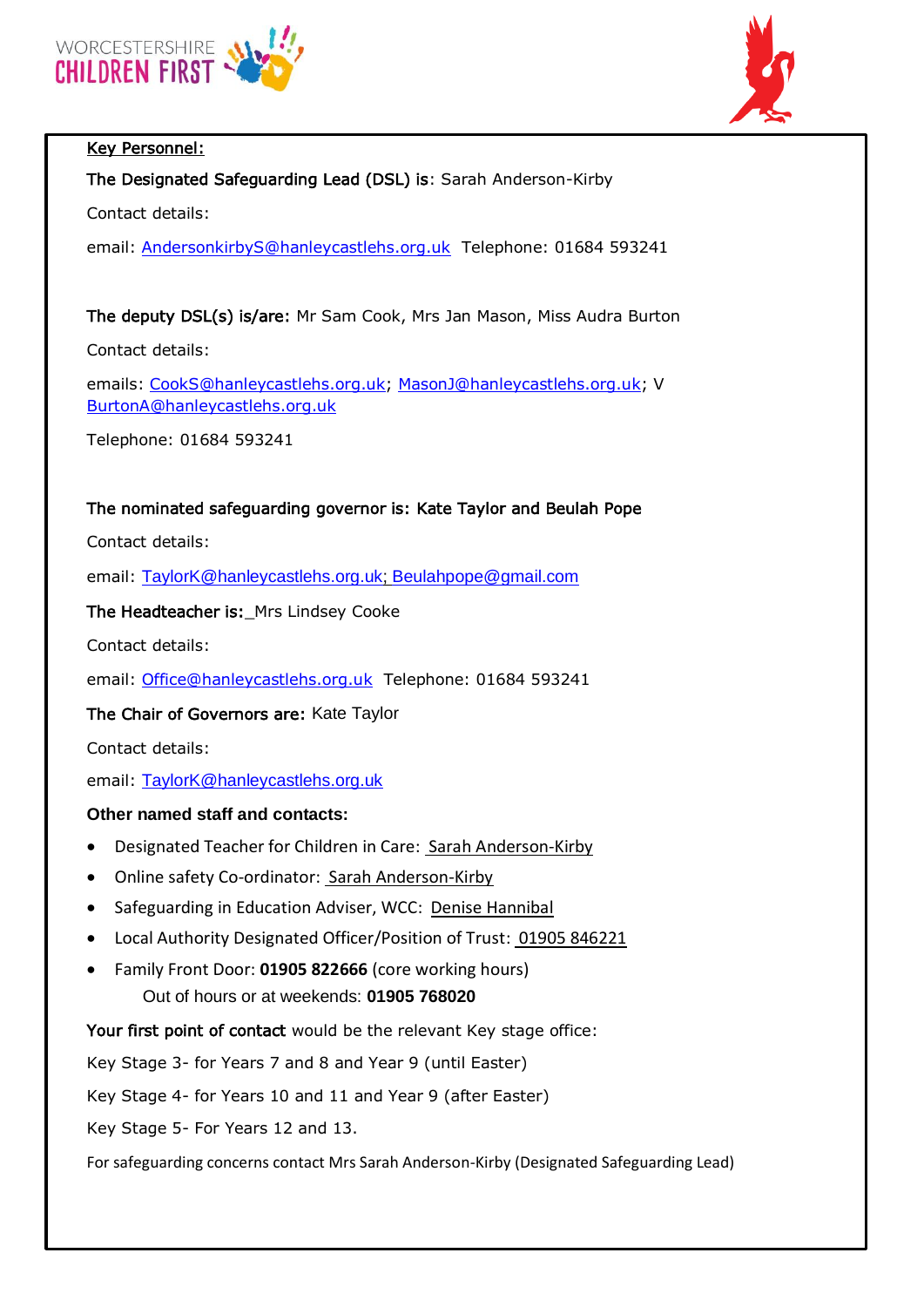



## Pastoral Team

The Pastoral team meet regularly to discuss any concerns regarding relationships, attendance, behaviour, family or home issues, outside agency support, attitudes to learning and general progress. The key stage teams will follow up concerns on a daily basis and seek support from both in-school and outside agencies. This allows us to identify any pupils and families who would benefit from Early Help support.

All staff are trained to recognise safeguarding concerns and are well practiced at listening to students concerns and finding help and support. The students tutor, who sees them twice daily is often the person a student chooses to talk to when they have a worry, although we encourage students to approach whichever adult they feel most comfortable with.

Our school is well regarded for the support we can offer and our close links with agencies that can support and guide families.

Below are some useful links to websites to support with immediate issues as they arise.

## E-safety

Online activity can be a serious risk to children; the use of technology has become a significant component of many safeguarding issues. With the right support and education technology can also bring many benefits but we must all remain vigilant to its potential for harm.

Useful websites for families on this topic are:

[www.internetmatters.org](http://www.internetmatters.org/)

[https://paceuk.info/](https://paceuk.info/%20%20%20%20%20%20www.thinkuknow.co.uk) 

[www.thinkuknow.co.uk](https://paceuk.info/%20%20%20%20%20%20www.thinkuknow.co.uk)

#### Mental Health

Mental health is an area that all parents are concerned about. Useful websites/ self-help guides are as follows:

[www.anxietyuk.org.uk](http://www.anxietyuk.org.uk/)

[www.mind.org.uk](http://www.mind.org.uk/)

<https://stayingsafe.net/>

#### Bullying

If your child is experiencing behaviour from others that is causing them upset or harm it is imperative that they come to the Key stage office to report this issue. If they feel worried about doing this, we would encourage you to ring in with your concerns. The information you provide can be dealt with sensitively and carefully with the aim of bringing about improved wellbeing for all concerned.

Useful links-

<https://www.childline.org.uk/info-advice/bullying-abuse-safety/types-bullying/online-bullying/>

<https://www.bullying.co.uk/cyberbullying/>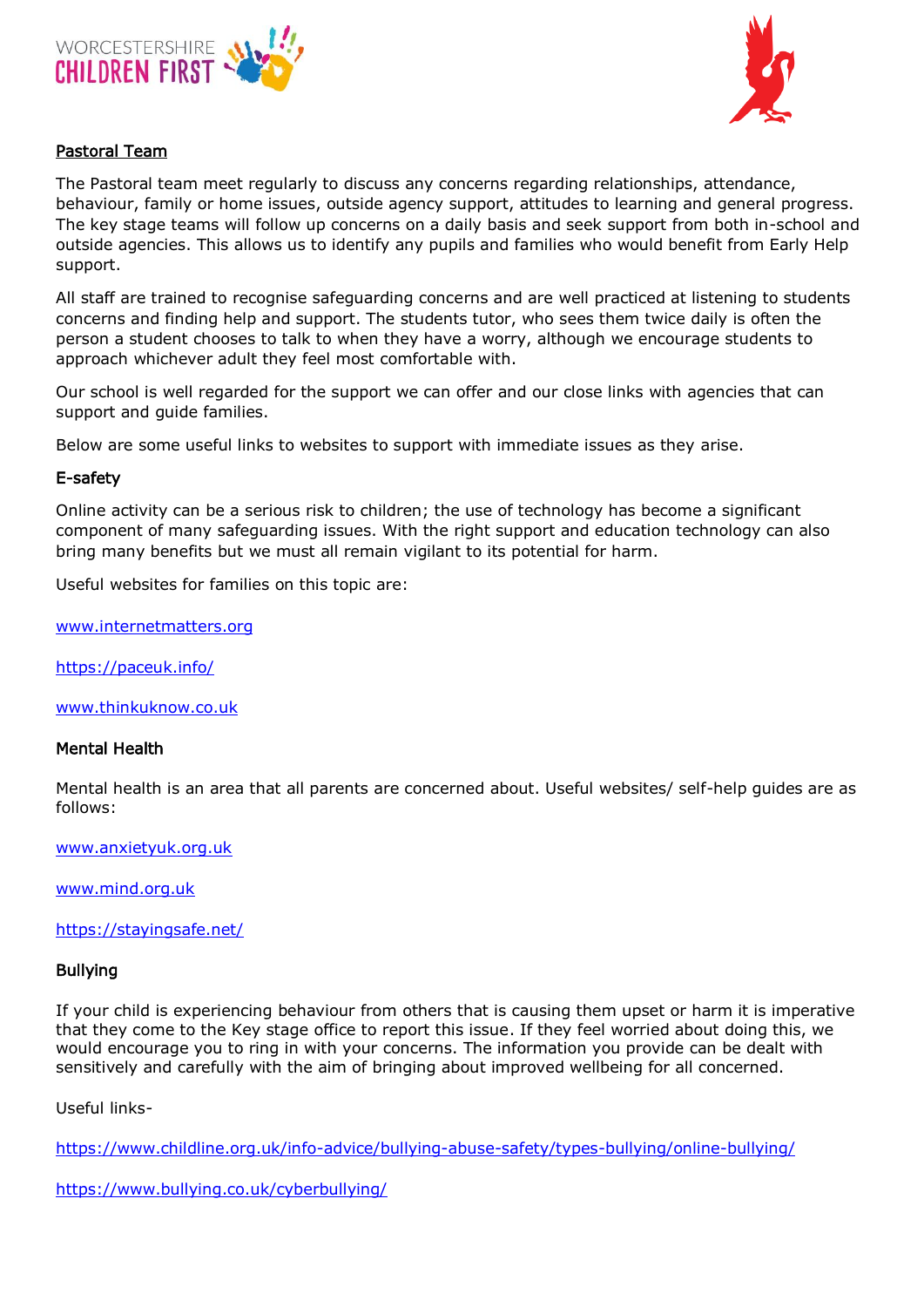

# Domestic Violence



Here is a helpful website for what to do in many different situations:

[http://www.worcestershire.gov.uk/info/20379/domestic\\_violence\\_and\\_sexual\\_abuse](http://www.worcestershire.gov.uk/info/20379/domestic_violence_and_sexual_abuse)

# Child Sexual Exploitation

All staff at Hanley Castle High School and Sixth Form Centre have been trained to identify early cases of child sexual exploitation. At school we use the CSE Screening tool if we have concerns.

## Female Genital Mutilation

All staff have received training on FGM. Teachers know how to identify if a child may be at risk. They know the signs to look for and most importantly how to refer, following the schools safeguarding procedures.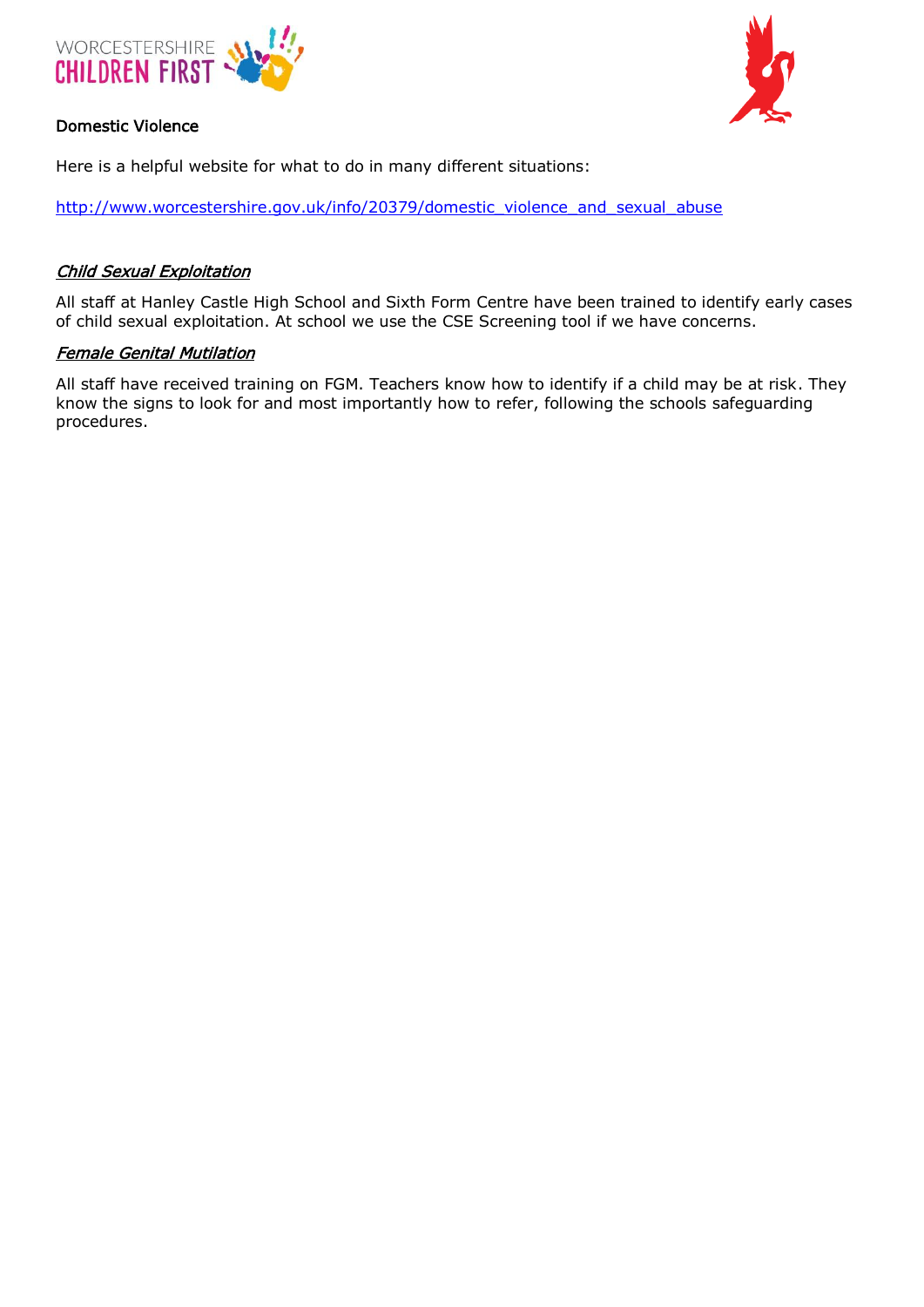



At Hanley Castle High School and Sixth Form Centre we meet the needs of our children through a variety of ways:

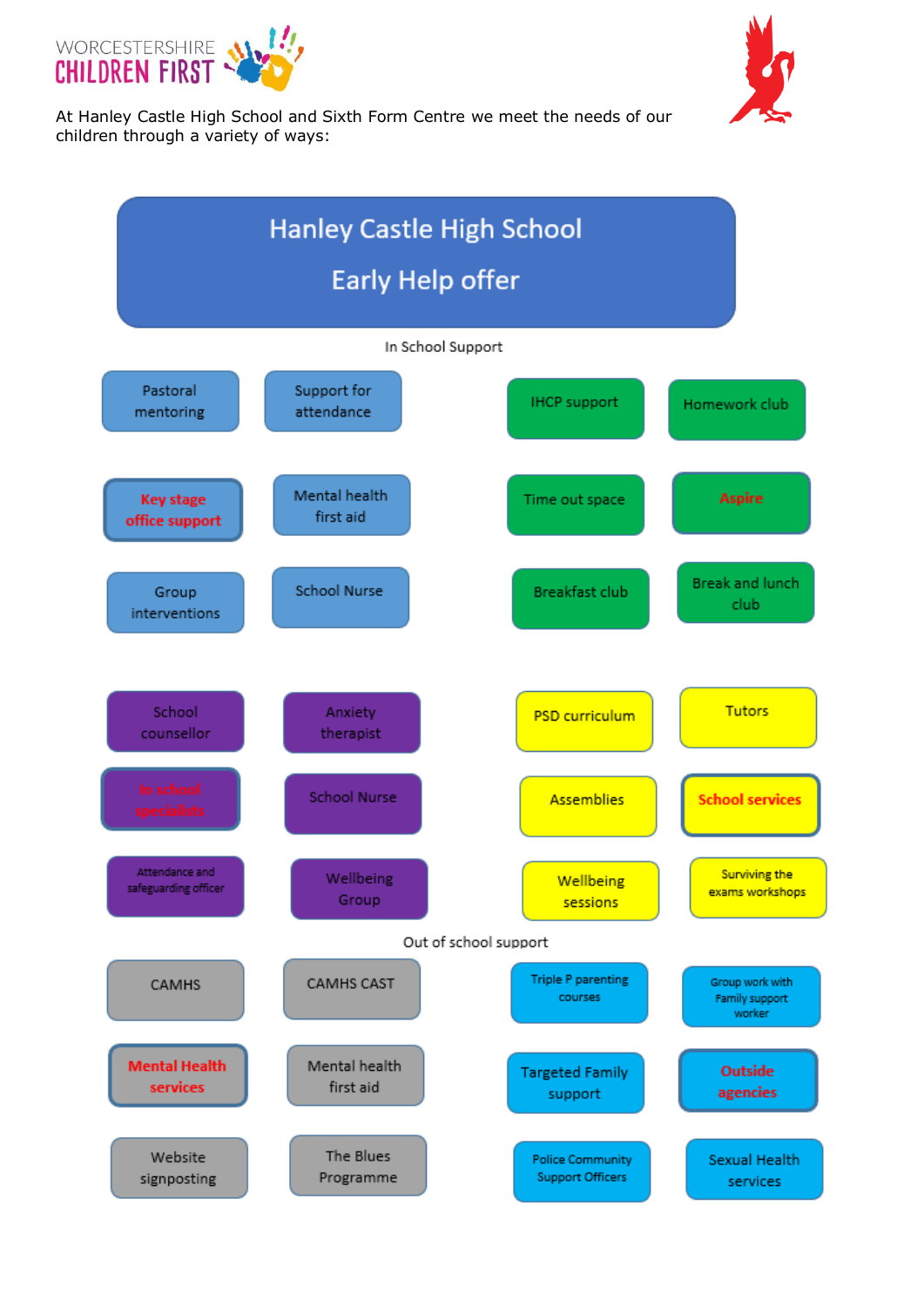



In Keeping Children Safe in Education 2018 it makes it clear that ALL staff should be aware of their local early help process and understand their role in it. In addition, this statutory document makes it clear that any child may benefit from early help, but all school and college staff should be particularly alert to the potential need for early help for a child who:

- Is disabled and has specific additional needs;
- Has special educational needs (whether or not they have a statutory education, health care plan);
- Is a young carer;
- Is showing signs of being drawn in to anti-social or criminal behaviour, including gang involvement and association with organised crime groups;
- Is frequently missing/goes missing from care or from home;
- Is misusing drugs or alcohol themselves;
- Is at risk of modern slavery, trafficking or exploitation;
- Is in a family circumstance present challenges for the child; such as substance abuse, adult mental health problems or domestic abuse;
- Has returned home to their family from care;
- Is showing early signs of abuse and/or neglect;
- Is at risk of being radicalised or exploited;
- Is a privately fostered child.

Everyone needs help at some time in their lives and therefore an ethos of early help is important for any school or PRU.

The coordinated Hanley Castle offer of Early Help is outlined in the table below. We believe that early interventions for children or families, in many cases, will prevent children from experiencing harm.

All Hanley Castle staff must be aware of the Hanley Castle offer of early help. At all times, staff should consider if there is any offer of early help that we can make in order to help a child thrive.

We also liaise with other agencies and people within the local community. In the table below are some National organisations that can support children, young people and their families

| In-School<br>support<br><b>Key Stage</b><br>Office. | The Key stage office staff are your first point of contact on a daily<br>basis to pass on information and register any concerns or worries you<br>have with regards to your child/ren. The Key Stage offices can provide<br>Pastoral support and interventions as well as offer Attendance support.<br>The can help contact health services and mental health services. |
|-----------------------------------------------------|-------------------------------------------------------------------------------------------------------------------------------------------------------------------------------------------------------------------------------------------------------------------------------------------------------------------------------------------------------------------------|
|                                                     | However, if you have any safeguarding concerns regarding a child at<br>Hanley Castle or in our community, then please contact a member of<br>the Safeguarding Team on 01684 593 241.                                                                                                                                                                                    |
|                                                     | If you think a pupil is at immediate risk of significant harm then you<br>should contact family Front Door on - 01905 822666 or in an<br>emergency dial 999.                                                                                                                                                                                                            |
| In-School<br>support<br><b>Aspire</b>               | Aspire supports pupils in many ways. Their role involves offering time<br>out space for pupils finding school challenging; supporting pupils with<br>an IHCP, including ensuring all provision is in place and the breakfast,<br>lunch and homework club provides support for pupils as needed.                                                                         |
| In-School<br>support                                | Hanley Castle have many specialists working alongside school staff to<br>support the welfare of pupils.                                                                                                                                                                                                                                                                 |
| <b>Specialists</b>                                  | The School Counsellor and Anxiety Therapist are available to work with<br>pupils individually as well as in groups.                                                                                                                                                                                                                                                     |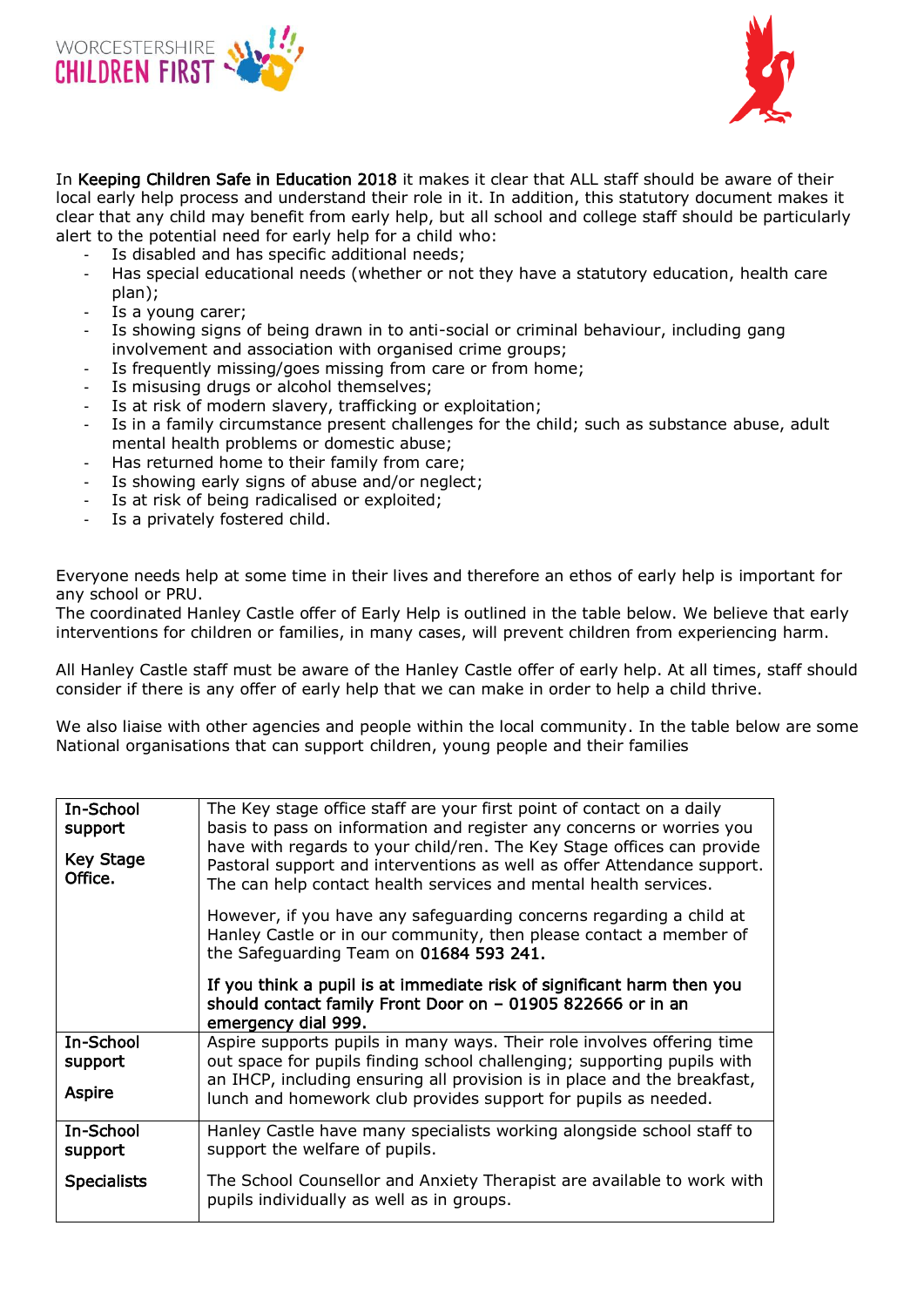



|                                         | The School Nurse visits regularly to provide much needed medical<br>advice.                                                                                                                                                                                                                                             |
|-----------------------------------------|-------------------------------------------------------------------------------------------------------------------------------------------------------------------------------------------------------------------------------------------------------------------------------------------------------------------------|
|                                         | The well-being team meet to help students understand how to support<br>themselves in achieving good mental Health.                                                                                                                                                                                                      |
|                                         | The Safeguarding and Attendance officer works alongside families and<br>pupils experiencing difficulties around school attendance.                                                                                                                                                                                      |
| In-School<br>support                    | At Hanley Castle curriculum provision addressing safeguarding issues<br>are provided to support students in many ways. Tutors deliver<br>sessions with their groups. School Assemblies deal with main issues,                                                                                                           |
| <b>School Services</b>                  | with workshops, PSD curriculum lessons and well-being sessions<br>supporting more in-depth discussions.                                                                                                                                                                                                                 |
| Professional<br>support                 | At Hanley Castle we take mental health and well-being seriously and<br>support pupils where possible in receiving support from the                                                                                                                                                                                      |
| <b>Mental Health</b><br><b>Services</b> | appropriate agencies including; CAMHS, CAMHS CAST, Blues<br>Programme and Mental Health First Aid.                                                                                                                                                                                                                      |
| Professional<br>Support                 | Hanley Castle work closely with many outside agencies including<br>Children's Services, Community Policing, Early Help family Support                                                                                                                                                                                   |
| Outside<br><b>Agencies</b>              | and Sexual Health Services. Their offers are outlined below.                                                                                                                                                                                                                                                            |
| What is our<br>Early Help               | Early help guidance for professionals                                                                                                                                                                                                                                                                                   |
| Offer?                                  | What is Early Help?                                                                                                                                                                                                                                                                                                     |
|                                         | Early Help means providing support as soon as a problem appears, to<br>stop it from getting worse. This could be at any point in a child's life,<br>from birth to the teenage years.                                                                                                                                    |
|                                         | Anyone can provide early help - you don't need to be an expert<br>professional. Early help is not about passing the issue on to an expert,<br>but thinking about what is the best support you can offer.                                                                                                                |
|                                         |                                                                                                                                                                                                                                                                                                                         |
|                                         | You can provide effective support by:                                                                                                                                                                                                                                                                                   |
|                                         | listening<br>working with other people who could help<br>finding out about specialist agencies who could help<br>$\bullet$<br>filling out an <b>Early Help Assessment</b> with the person you are<br>$\bullet$<br>helping<br>contacting Children's Social Care if you think the problem is<br>$\bullet$<br>more serious |
|                                         | http://www.worcestershire.gov.uk/eha                                                                                                                                                                                                                                                                                    |
|                                         | There is a lot of information and advice on the <b>Advice, Care, Health</b><br>and Support pages as well as detail of local services that can provide<br>support for children, young people and families.                                                                                                               |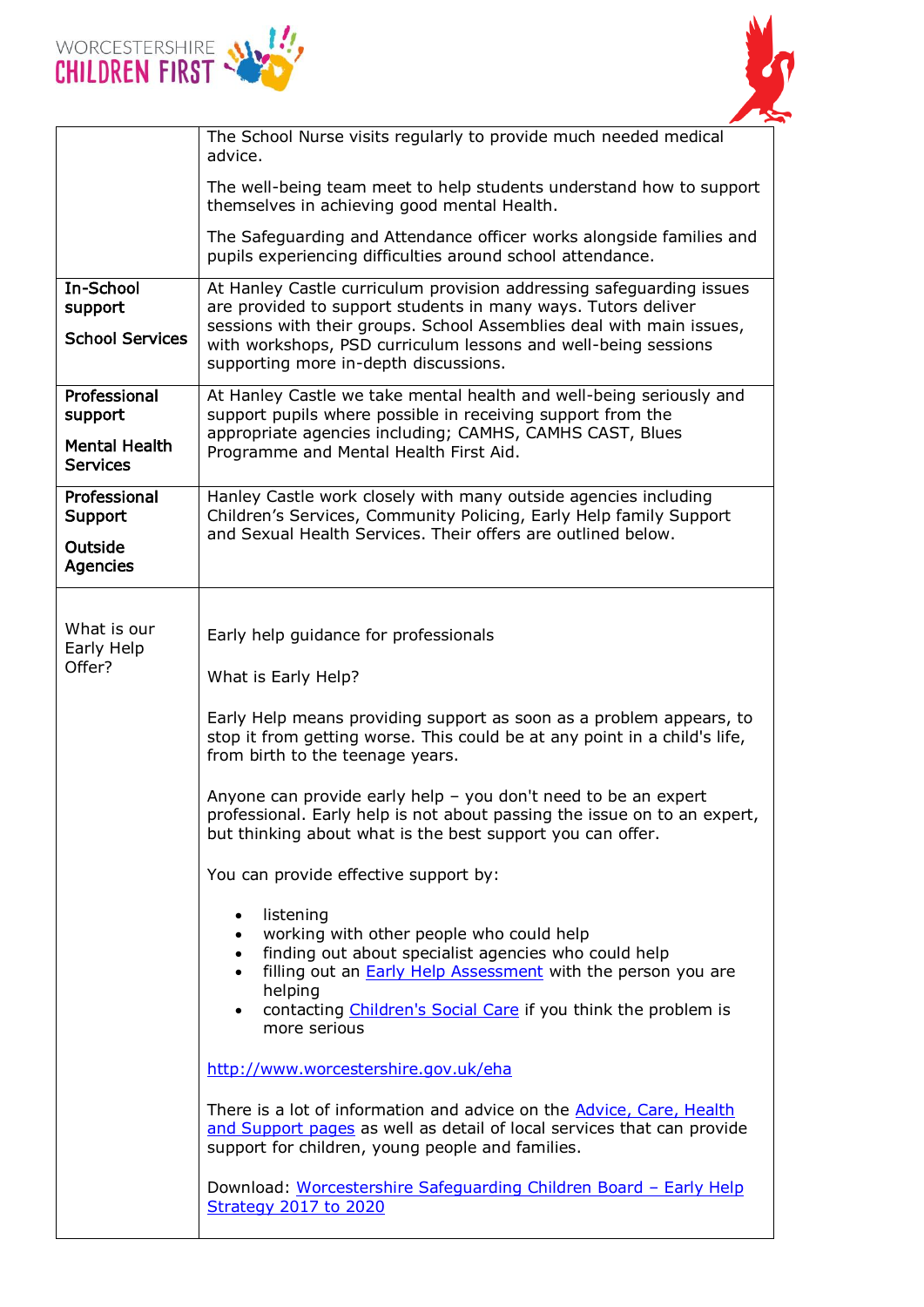



|                                                                                                                                       | Download: Worcestershire Special Educational Needs and Disabilities<br>(SEND) strategy                                                                                                                                                                                                                                                                                                                                                                                                                                                                                                                                   |
|---------------------------------------------------------------------------------------------------------------------------------------|--------------------------------------------------------------------------------------------------------------------------------------------------------------------------------------------------------------------------------------------------------------------------------------------------------------------------------------------------------------------------------------------------------------------------------------------------------------------------------------------------------------------------------------------------------------------------------------------------------------------------|
| The Front Door<br>to Children's<br><b>Services</b><br>(Previously:<br>Children's<br>Helpdesk).                                        | If a member of staff, parent/carer or member of the public thinks a<br>child or young person is at immediate risk of significant harm they<br>should contact the Family Front Door (FFD) - 01905 822 666 or in an<br>emergency always call 999.<br>Do not wait to discuss this with the DSL/DDSL but do report it<br>afterwards.                                                                                                                                                                                                                                                                                         |
| <b>WSCB</b><br>(Worcestershire<br>Safeguarding<br>Children's<br>Board) website.                                                       | http://www.worcestershire.gov.uk/safeguardingchildren<br>Important information for parents and professionals across<br>Worcestershire in relation to keeping children safe and avenues of<br>support including early help options. Everyone should know how to<br>access this website which has all of the agreed Worcestershire<br>safeguarding and child protection processes on it.                                                                                                                                                                                                                                   |
| Universal<br>source of help<br>for all families<br>in<br>Worcestershire:<br>Worcestershire<br>Family<br>Information<br>Service (FIS). | Worcestershire Family Information Service (FIS)<br>advisors give impartial information on childcare, finances, parenting<br>and education. FIS are a useful source of information for parents and<br>professionals. They support families, children and young people aged<br>0-19 years of age (25 for young people with additional needs) and<br>professionals working with these families. They can help link parents<br>up with other organisations that might be able to help or provide the<br>information themselves.<br>http://www.worcestershire.gov.uk/info/20507/childcare/1579/family_i<br>nformation service |
| Home-school<br>support.<br>Worcestershire<br>Home<br>Education<br>Network.                                                            | Home education is becoming an increasingly popular option for<br>families in Worcestershire and we have a growing community that are<br>able to offer each other support. Between us we have years of<br>experience in educating children of all ages and are able to organise<br>and put on a range of activities.<br>We hold meetings usually at least weekly, throughout term time at<br>various locations round the county-for example:                                                                                                                                                                              |
|                                                                                                                                       | - Social gatherings occur monthly in North Worcestershire for all ages,<br>with both indoor and outdoor games plus organised activities such as<br>climbing/zip-wires/grass sledging for 8+.<br>- Monthly meeting in Worcester with games, music and crafts for all<br>ages.<br>- Monthly social meeting in south Worcestershire, including indoor and<br>outdoor games, group music session and a drama group.<br>- Bowling or Ice skating most months.<br>- "Education group" workshops organised regularly. Recent workshops                                                                                          |
|                                                                                                                                       | have include: Marvellous Mosaics' 'Gunpowder plot' 'Medieval life',<br>'Making Music' and 'Creative Writing.                                                                                                                                                                                                                                                                                                                                                                                                                                                                                                             |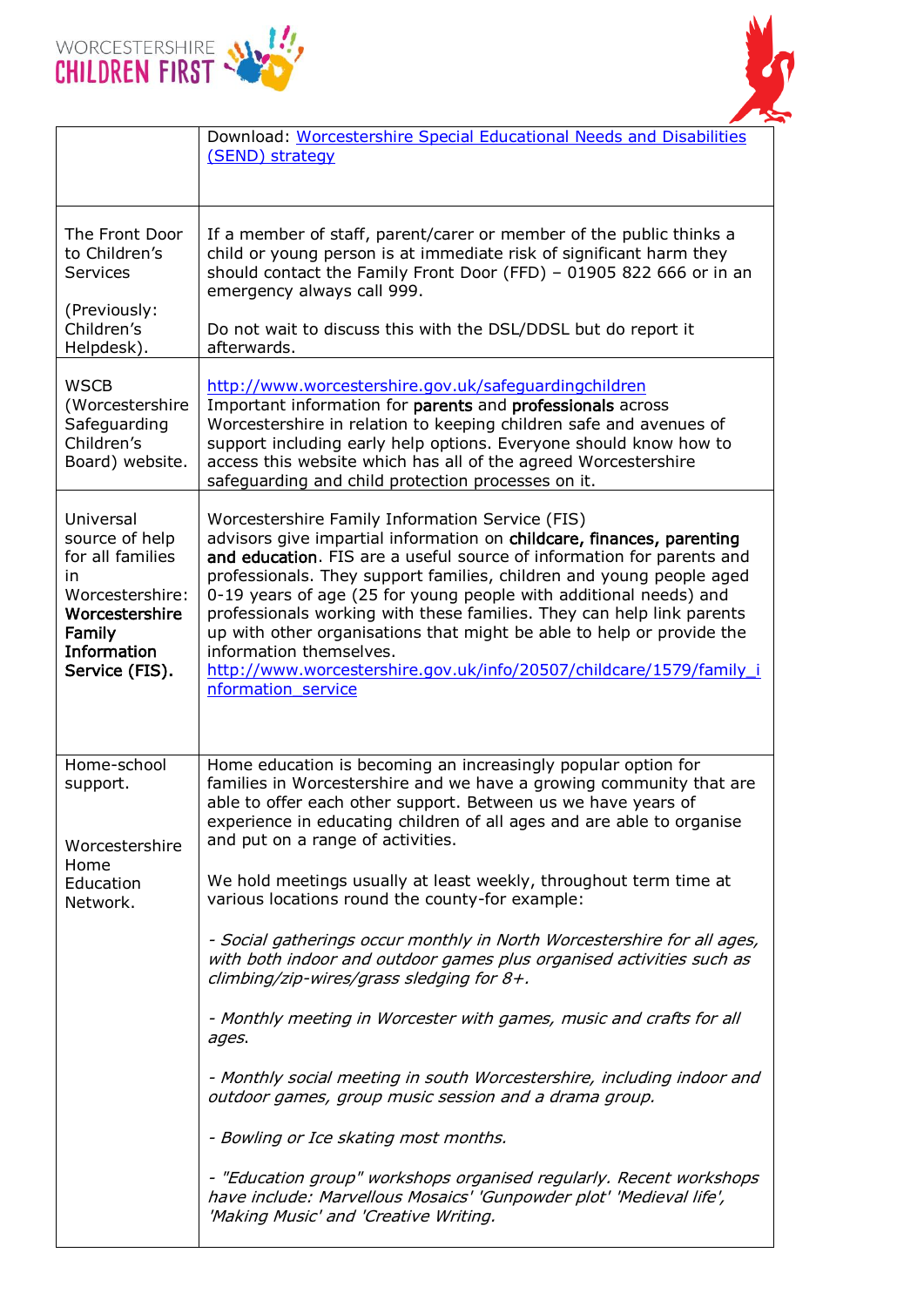



|                              | We also meet up with people from neighbouring counties and many of<br>us go along to the national camps and gatherings that are organised<br>by home educators throughout the year.                                                                                                                                                                                                                                                                                                                                                                                                                                                                                                                                                                                                                                                                                                                                                                                                                                                                                                                                                                                                                                                |
|------------------------------|------------------------------------------------------------------------------------------------------------------------------------------------------------------------------------------------------------------------------------------------------------------------------------------------------------------------------------------------------------------------------------------------------------------------------------------------------------------------------------------------------------------------------------------------------------------------------------------------------------------------------------------------------------------------------------------------------------------------------------------------------------------------------------------------------------------------------------------------------------------------------------------------------------------------------------------------------------------------------------------------------------------------------------------------------------------------------------------------------------------------------------------------------------------------------------------------------------------------------------|
|                              | We have a Worcestershire Home Educators Newsletter (WHEN) that<br>lists all of the activities for the coming month and run a Worcestershire<br>Home Educators Internet support list.                                                                                                                                                                                                                                                                                                                                                                                                                                                                                                                                                                                                                                                                                                                                                                                                                                                                                                                                                                                                                                               |
|                              | Contact us on:                                                                                                                                                                                                                                                                                                                                                                                                                                                                                                                                                                                                                                                                                                                                                                                                                                                                                                                                                                                                                                                                                                                                                                                                                     |
|                              | info@worcestershire-home-educators.co.uk                                                                                                                                                                                                                                                                                                                                                                                                                                                                                                                                                                                                                                                                                                                                                                                                                                                                                                                                                                                                                                                                                                                                                                                           |
| E-safety<br>(Online Safety). | Online Activity (phones, computers) can be a serious risk to children:<br>The use of technology has become a significant component of many<br>safeguarding issues. Child sexual exploitation; radicalisation; sexual<br>predation - technology often provides the platform that facilitates<br>harm. With the right support, education and safety measures in place<br>the internet and new technologies can also bring great benefits but we<br>must all be vigilant<br>□□PACE (parents against child exploitation) UK is<br>a useful website to engage parents with safety issues.<br>www.paceuk.info/<br>□□https://www.thinkuknow.co.uk/parents/ -<br>This is the Child Exploitation and Online<br>Protection (CEOP) Centre. It's a one stop shop for most information<br>about online safety.<br>https:www.thinkuknow.co.uk/teachers<br>(excellent resources)<br>□□http://educateagainsthate.com/ - This is the<br>government website to help parents and professionals understand the<br>risks of children<br>and young people being radicalised by<br>extremists online and how to keep children safe<br>from this.<br>$\Box$ Www.internetmatters.org - A great site for<br>helping parents keep their children safe online. |
| Mental Health.               | We have some useful self-help guides/leaflets available for you to<br>access online. The guides are available for you to read online. The self-<br>help guides can be accessed by typing the below link into your URL<br>and selecting 'Self Help Guides': www.hacw.nhs.uk/a-to-z/letter-s/<br><b>Staying Safe</b><br>http://stayingsafe.net/<br><b>SANE</b><br>0845 767 800<br>Email: sanemail@org.uk<br>www.sane.org.uk<br><b>Samaritans</b><br>116 123<br>(24 hour helpline)<br>www.samaritans.org.uk                                                                                                                                                                                                                                                                                                                                                                                                                                                                                                                                                                                                                                                                                                                           |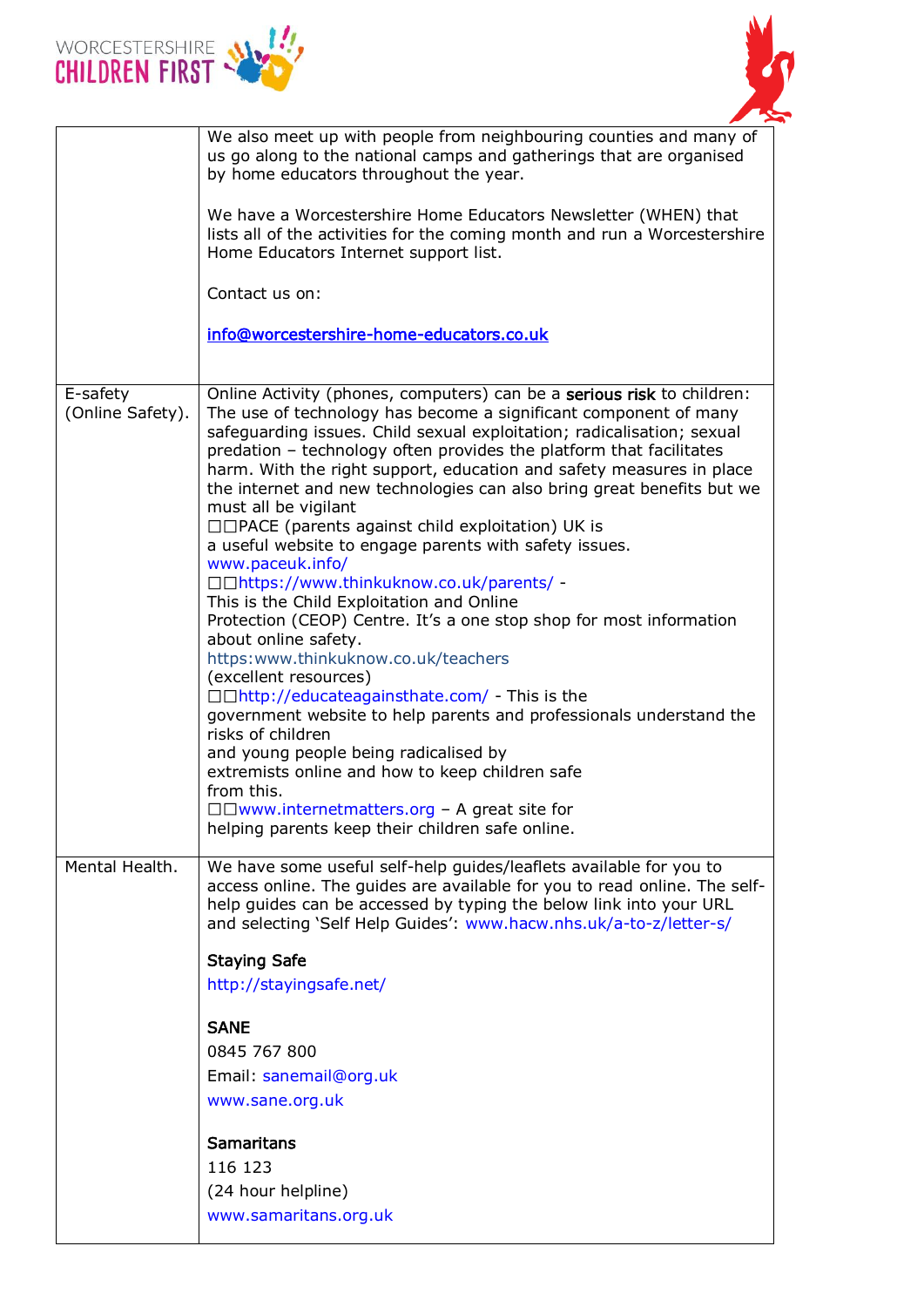



|                                                                                            | <b>Rethink Mental Illness</b><br>0300 5000 927<br>www.rethink.org<br><b>Mental Health Foundation</b><br>www.mentalhealth.org.uk<br><b>MIND</b><br>0300 123 3393 or<br>text 86463<br>www.mind.org.uk<br><b>Anxiety UK</b>                                                                                                                                                                                                                                                                                                                                                                                                                                                                                                                                                                                                                                                                                                                                                                                                                                                                                                                                                                                                                                                                                                                                                                                                                                                                                                           |
|--------------------------------------------------------------------------------------------|------------------------------------------------------------------------------------------------------------------------------------------------------------------------------------------------------------------------------------------------------------------------------------------------------------------------------------------------------------------------------------------------------------------------------------------------------------------------------------------------------------------------------------------------------------------------------------------------------------------------------------------------------------------------------------------------------------------------------------------------------------------------------------------------------------------------------------------------------------------------------------------------------------------------------------------------------------------------------------------------------------------------------------------------------------------------------------------------------------------------------------------------------------------------------------------------------------------------------------------------------------------------------------------------------------------------------------------------------------------------------------------------------------------------------------------------------------------------------------------------------------------------------------|
|                                                                                            | 08444 775 774<br>www.anxietyuk.org.uk                                                                                                                                                                                                                                                                                                                                                                                                                                                                                                                                                                                                                                                                                                                                                                                                                                                                                                                                                                                                                                                                                                                                                                                                                                                                                                                                                                                                                                                                                              |
| <b>Bullying</b><br>(including<br>cyberbullying)/<br>Child<br>death/suicide/<br>prevention. | Cyberbullying is using the internet, email, online games or any digital<br>technology to threaten, tease, upset or humiliate someone else.<br>If the police consider a message or post to be potentially criminal,<br>they will take appropriate action. This could involve arresting the<br>person responsible or interviewing them under caution. Cases<br>involving sustained abuse or where someone's life is threatened will be<br>treated seriously. The police will consider all of the circumstances<br>when considering the best response to a report of cyber bullying. They<br>will assess how vulnerable the victim is and what resources are<br>required to trace the offender via social networking sites that often<br>operate abroad and to different legislation. In certain cases it may be<br>difficult to take action if the offender isn't in the UK. They will work<br>with the victim to bring about the most suitable and proportionate<br>conclusion, this will include alternative options that include the officer<br>in the case using their discretion and working with the offender to<br>record an apology to the victim.<br><b>Useful links</b><br><b>Bullying UK</b><br>Childline<br>KidScape:<br>Our<br>resources provide information on issues surrounding bullying, online<br>and personal safety. They can be used directly by young people and<br>parents, as well as in the classroom within schools and youth<br>organisations.<br>https://www.kidscape.org.uk/resources-and-publications/ |
|                                                                                            |                                                                                                                                                                                                                                                                                                                                                                                                                                                                                                                                                                                                                                                                                                                                                                                                                                                                                                                                                                                                                                                                                                                                                                                                                                                                                                                                                                                                                                                                                                                                    |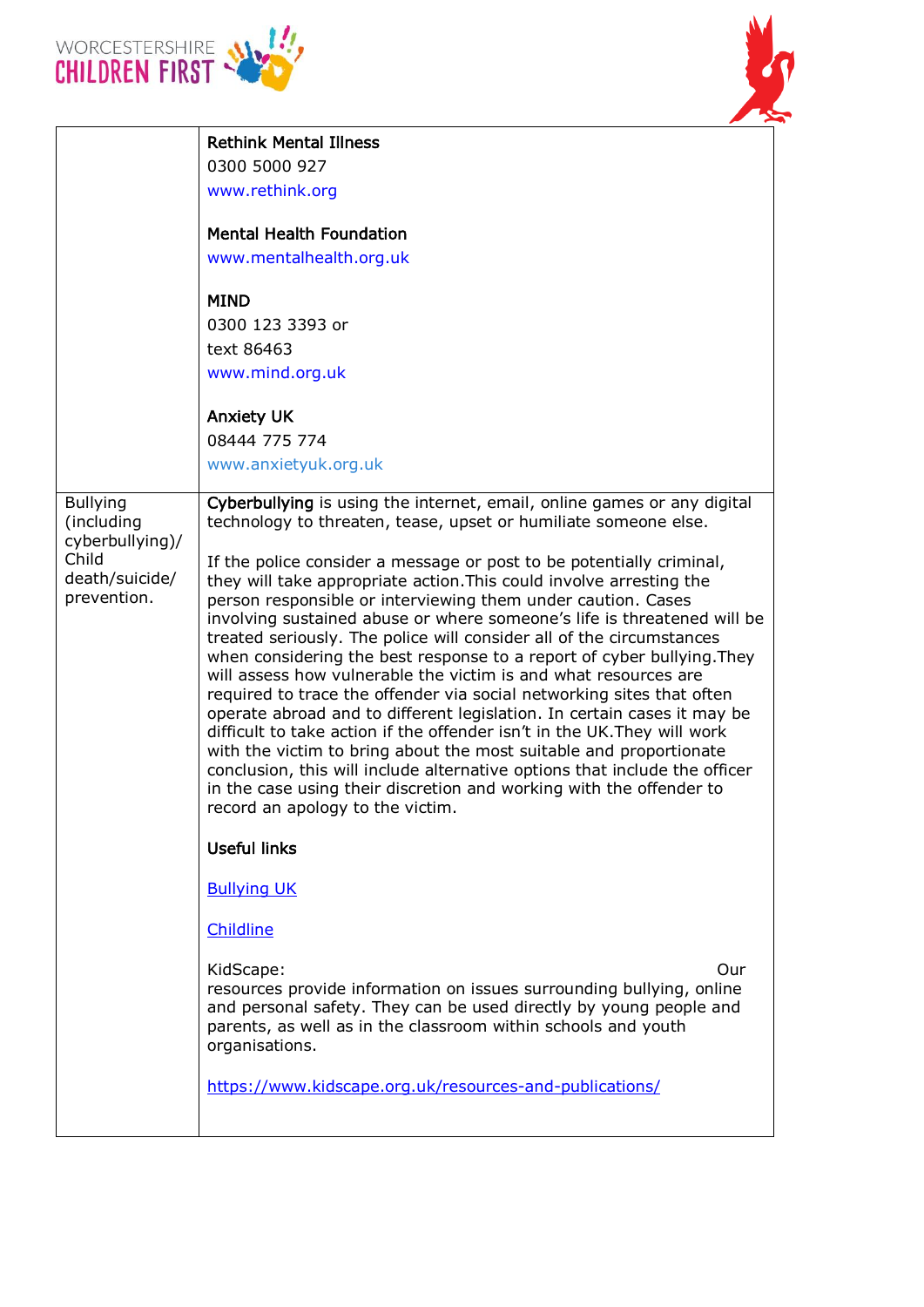



| Hollie Guard-A<br>new personal<br>safety APP. | https://hollieguard.com/<br>Children & Teens<br>Hollie Guard keeps your entire family safe.<br>Keep an eye on your children while they're traveling to and<br>from school with Journey.<br>Teens can get help quickly while out with friends.<br>$\bullet$                                                                                                                                                                                                                                                                                                                                                                                                                    |
|-----------------------------------------------|-------------------------------------------------------------------------------------------------------------------------------------------------------------------------------------------------------------------------------------------------------------------------------------------------------------------------------------------------------------------------------------------------------------------------------------------------------------------------------------------------------------------------------------------------------------------------------------------------------------------------------------------------------------------------------|
|                                               | Parents, guardians, and caregivers are automatically contacted<br>by both SMS and email.                                                                                                                                                                                                                                                                                                                                                                                                                                                                                                                                                                                      |
| Hate Crime.                                   | A hate crime is a criminal offense whose motivation can be shown to<br>be race, national origin, religion or sexual orientation. A difference of<br>race alone is NOT sufficient to make it a hate crime. There would have<br>to be evidence of racial slurs or racial statements in addition to the<br>crime (this does not trivialise other serious offenses that are NOT hate<br>crimes).<br>Hate Crime:<br>West Mercia Police:<br>Email: contactus@westmercia.police.uk<br>Emergency number: 999<br>Non-Emergency number: 101<br>report online to True Vision (opens in a new window)<br>https://educateagainsthate.com/parents/<br>Call in at your local police station. |

| Children with<br>disabilities team<br>$(CWD)$ . | The Children with Disabilities (CwD) Social Work Team provide<br>services designed to meet the needs of children and young people<br>who have complex disabilities.                                                                                                                                                     |
|-------------------------------------------------|-------------------------------------------------------------------------------------------------------------------------------------------------------------------------------------------------------------------------------------------------------------------------------------------------------------------------|
|                                                 | The CwD Social Work Team is one of a range of services that can<br>provide support to children and young people with disabilities and<br>their families. Other services available are those provided by health,<br>education, play and youth services as well as community resources<br>provided by voluntary agencies. |
|                                                 | The CwD team offer services to those children and young people<br>requiring additional resources in respect of their disability, where the<br>disability has a profound impact on the child or young person's life.                                                                                                     |
|                                                 | An assessment will be offered where the child has a condition which<br>is substantial, long lasting or permanent, is a physical and/or<br>learning disability or a life limiting, life threatening condition. These<br>may include:                                                                                     |
|                                                 | severe learning disabilities<br>severe physical disabilities<br>$\bullet$<br>severe developmental delay in motor and or cognitive<br>$\bullet$<br>functioning<br>profound multiple disabilities<br>$\bullet$<br>severe sensory impairment (registered blind and/or<br>$\bullet$<br>profoundly deaf)                     |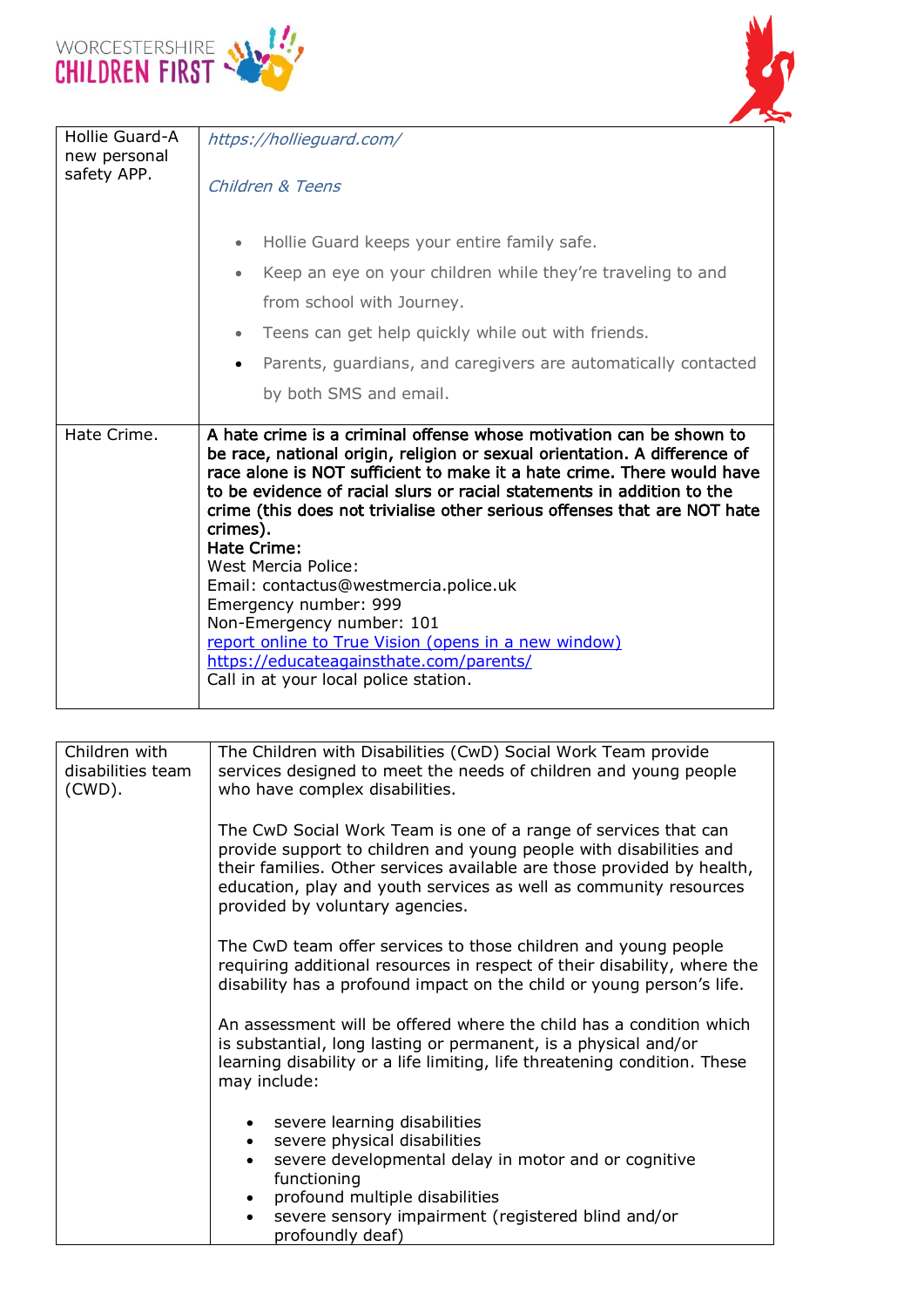



| complex and severe health problems that arise from the<br>$\bullet$<br>disability, that are life threatening, degenerative illness or<br>organic disorder resulting in severe disability<br>a diagnosis of Autistic Spectrum Condition with an associated<br>$\bullet$<br>learning disability and where the condition severely affects<br>day to day functioning                                                                                                                                                                                                                                                                                                                                                                                                                                                                                                                                                                                                                                                                                                                                                                                                                                                                                                                                                                                                                                                                                                                                                                                                                                                                                                                                                                                                                                                                                                                                                                                                                                                                                                           |
|----------------------------------------------------------------------------------------------------------------------------------------------------------------------------------------------------------------------------------------------------------------------------------------------------------------------------------------------------------------------------------------------------------------------------------------------------------------------------------------------------------------------------------------------------------------------------------------------------------------------------------------------------------------------------------------------------------------------------------------------------------------------------------------------------------------------------------------------------------------------------------------------------------------------------------------------------------------------------------------------------------------------------------------------------------------------------------------------------------------------------------------------------------------------------------------------------------------------------------------------------------------------------------------------------------------------------------------------------------------------------------------------------------------------------------------------------------------------------------------------------------------------------------------------------------------------------------------------------------------------------------------------------------------------------------------------------------------------------------------------------------------------------------------------------------------------------------------------------------------------------------------------------------------------------------------------------------------------------------------------------------------------------------------------------------------------------|
| <b>SEN Services and Support Groups</b>                                                                                                                                                                                                                                                                                                                                                                                                                                                                                                                                                                                                                                                                                                                                                                                                                                                                                                                                                                                                                                                                                                                                                                                                                                                                                                                                                                                                                                                                                                                                                                                                                                                                                                                                                                                                                                                                                                                                                                                                                                     |
| 9 Tea Cups<br>autismlinks<br>Links to events, services and information of use to families of<br>people with Autism<br>Autism Spectrum Condition and Learning Disabilities Group, a<br>$\bullet$<br>group for family members and carers, Kidderminster Hospital<br>Autism West Midlands a support group for young people aged<br>$\bullet$<br>16-24 with Asperger's Syndrome in the Malvern Hills area<br>Autism in Worcestershire<br>$\bullet$<br>ASPIE is a social self-help and motivation group for adults<br>with Asperger's Syndrome. We provide a centre in Worcester<br>where Aspies feel welcome and accepted.<br>Childrens Centres. Find out what's happening at your local<br>$\bullet$<br><b>Children's Centre</b><br><b>Community Paediatric Service</b><br>$\bullet$<br>Community Paediatric Service is concerned with<br>developmental delay and learning disability; Motor difficulties<br>such as cerebral palsy and muscular dystrophy; Neuro-<br>developmental conditions including ADHD and ASD; complex<br>behavioural difficulties; sensory impairment; statutory<br>medical & educational assessments<br>(The Community Paediatric Servic South Worcestershire, The<br><b>Community Paediatric Service Wyre Forest and The</b><br><b>Community Paediatric Service Redditch and Bromsgrove)</b><br>Core Assets: Core Assets deliver the Independent Support<br>Service in partnerships with Worcestershire County Council.<br>They provide confidential, impartial and independent<br>information and support for young people and their families to<br>find their way through the changes to the Special Educational<br>needs and Disabilities (SEND) systems.<br>Please note: Core Assets Independent Support Programme<br>will be closing on the 31 July 2018. Independent Support was<br>always intended to be a time limited resource, supporting the<br>transition from statements to EHCPs. From August 2018<br>onwards, parents, children and young people will continue to<br>be able to access information, advice and support on statutory |
| assessment and annual reviews from your local SENDIASS.<br><b>Council for Disabled Children</b><br>A host of useful leaflets on SEND issues many in Easy Read                                                                                                                                                                                                                                                                                                                                                                                                                                                                                                                                                                                                                                                                                                                                                                                                                                                                                                                                                                                                                                                                                                                                                                                                                                                                                                                                                                                                                                                                                                                                                                                                                                                                                                                                                                                                                                                                                                              |
| format to help children understand<br>Disability Information Advice Line (DIAL) Worcestershire<br>Website of the disability advice line South Worcestershire;<br>local info on: Mobility; Benefits and Finance; Carers Support<br>and Respite; Community and Voluntary Support; Disabled<br>Children's Services; Education and Employment; Health;<br>Housing; Independent Living; Learning Disabilities; Legal<br>Support; Leisure and Holidays; Mental Health; Mobility and<br>Aids to Daily Living and Older People's Services                                                                                                                                                                                                                                                                                                                                                                                                                                                                                                                                                                                                                                                                                                                                                                                                                                                                                                                                                                                                                                                                                                                                                                                                                                                                                                                                                                                                                                                                                                                                          |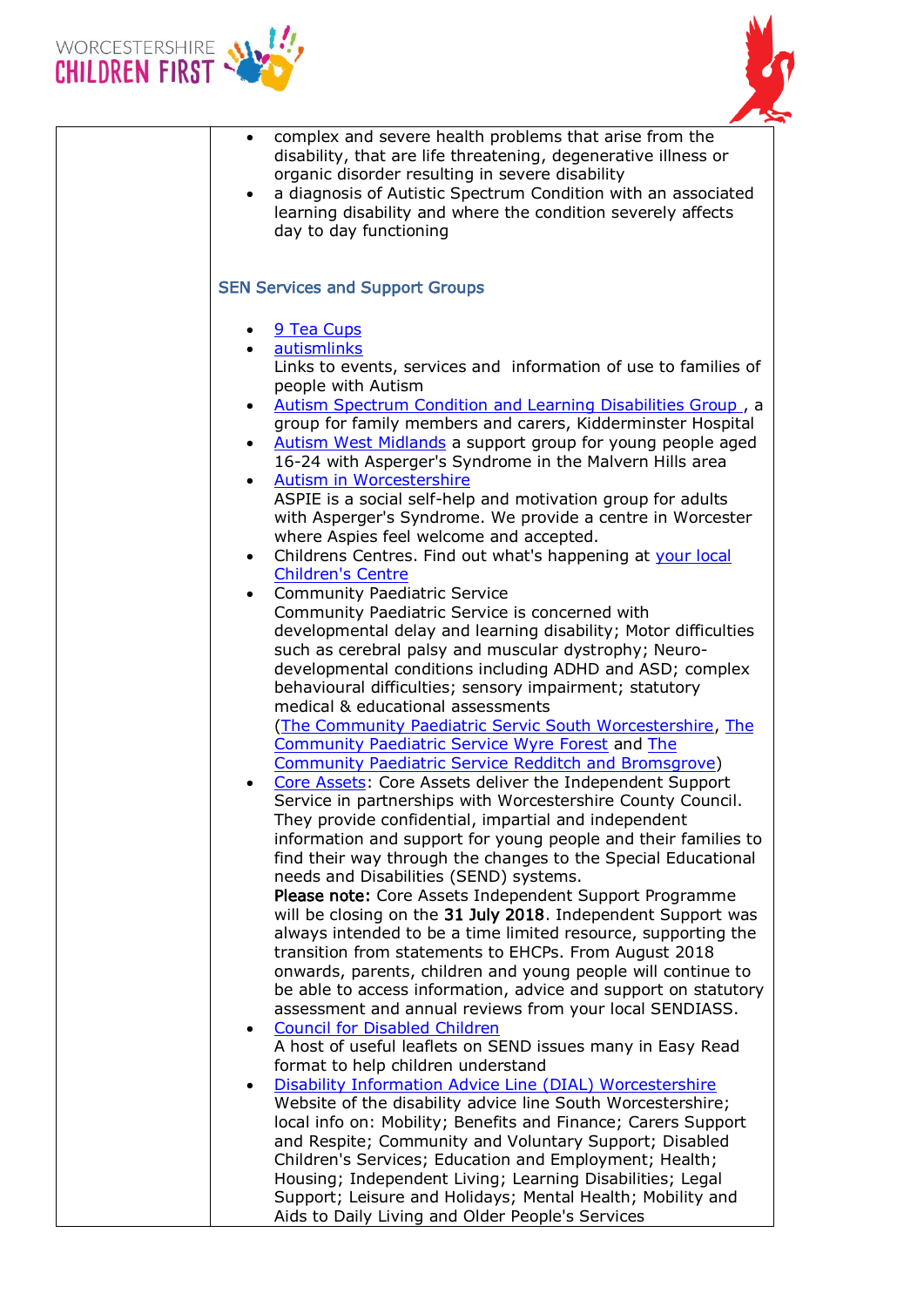



|                                                   | Dyslexia Parent Support Group. Find out more from<br>the Worcestershire Dyslexic Support Group<br>Footprints Support for Bereaved Children and their Families in<br>Worcestershire<br>Support for bereaved children and their families in<br>Worcestershire<br>Learning Disabilities (opens in a new window)<br>We work with people with learning disabilities, their families<br>and the people who support them. |
|---------------------------------------------------|--------------------------------------------------------------------------------------------------------------------------------------------------------------------------------------------------------------------------------------------------------------------------------------------------------------------------------------------------------------------------------------------------------------------|
| <b>DDNs</b>                                       | DDN's are drug dealing gangs who target vulnerable people in order                                                                                                                                                                                                                                                                                                                                                 |
| (Dangerous Drug<br>Networks).                     | to set up drugs distribution networks.                                                                                                                                                                                                                                                                                                                                                                             |
|                                                   | These criminals are using extreme violence to establish a presence,<br>displacing an existing drug supply chain and intimidating rivals,<br>witnesses and victims, this has resulted in local murders.                                                                                                                                                                                                             |
|                                                   | DDN's exploit vulnerable teenagers to become drug runners for their<br>network. Early intervention and intelligence are key to safeguard and<br>protect the vulnerable.                                                                                                                                                                                                                                            |
|                                                   | Presentation For DDN's (PDF, 151.7 KB)                                                                                                                                                                                                                                                                                                                                                                             |
|                                                   | For professionals that work in health (PDF, 1.3 MB)                                                                                                                                                                                                                                                                                                                                                                |
|                                                   | For professionals that work with young people (PDF, 1.3 MB)                                                                                                                                                                                                                                                                                                                                                        |
|                                                   | For professionals working in housing (PDF, 1.3 MB)                                                                                                                                                                                                                                                                                                                                                                 |
|                                                   | Drug Gangs and Exploitation (PDF, 556.6 KB)                                                                                                                                                                                                                                                                                                                                                                        |
| Child Criminal<br>Exploitation<br>(County Lines). | Here is some guidance for frontline professionals on dealing with<br>county lines, part of the government's approach to ending gang<br>violence and exploitation:                                                                                                                                                                                                                                                  |
|                                                   | https://www.gov.uk/government/publications/criminal-exploitation-<br>of-children-and-vulnerable-adults-county-lines                                                                                                                                                                                                                                                                                                |
|                                                   | Children who are trafficked, exploited or coerced into committing<br>crimes are victims in need of safeguarding and support. Though<br>perceptions are altering these young people are still often<br>criminalised and perceived as having 'made a choice' to take part in<br>illegal activity.<br>https://www.catch-22.org.uk/child-criminal-exploitation/                                                        |
|                                                   |                                                                                                                                                                                                                                                                                                                                                                                                                    |
| Child Sexual<br>Exploitation<br>$(CSE)$ .         | West Midlands Safeguarding Children Procedures has a page<br>dedicated to <b>Child Sexual Exploitation</b> . It provides information about<br>child sexual exploitation, the roles and responsibilities of relevant<br>agencies and the procedures practitioners should follow to ensure the<br>safety and well-being of children and young people whom it is                                                      |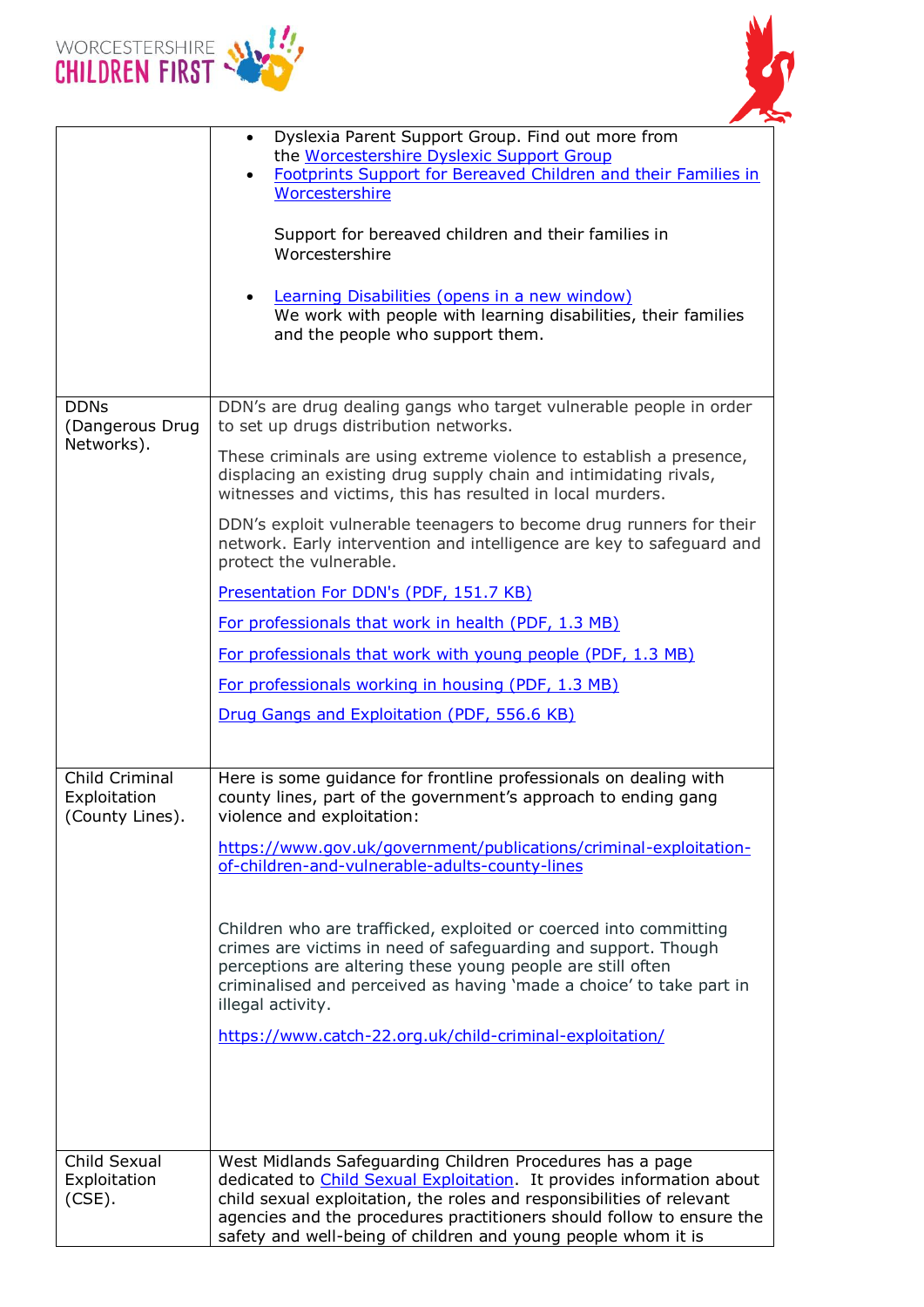



suspected have been sexually exploited or are at risk of sexual exploitation.

# Key facts about CSE

- It affects both girls and boys and can happen in all communities.
- Any young person can be targeted but there are some particularly vulnerable groups: Looked After Children, Children Leaving Care and Children with Disabilities.
- Victims of CSE may also be trafficked (locally, nationally and internationally).
- Over 70% of adults involved in prostitution were sexually exploited as children or teenagers.
- Sexual violence or abuse against children represents a major public health and social welfare problem within UK society, affecting 16% of children under 16. That is approximately 2 million children.

# Documents

| $\bullet$ | Appropriate Language: Child Sexual and/or Criminal             |
|-----------|----------------------------------------------------------------|
|           | <b>Exploitation Guidance For Professionals (CSE Police and</b> |
|           | Prevention website, opens in a new window)                     |
|           |                                                                |

- [Child Sexual Exploitation: Definition and a guide for](https://www.gov.uk/government/publications/child-sexual-exploitation-definition-and-guide-for-practitioners)  [practitioners \(GOV.UK website, opens in a new window\)](https://www.gov.uk/government/publications/child-sexual-exploitation-definition-and-guide-for-practitioners)
- [Child Sexual Exploitation](http://www.worcestershire.gov.uk/downloads/file/7102/child_sexual_exploitation_%E2%80%93_identification_tool)  Identification Tool
- [Worcestershire Child Sexual Exploitation Strategy and Action](http://www.worcestershire.gov.uk/downloads/file/6224/worcestershire_child_sexual_exploitation_strategy_and_action_plan_2015_to_2017)  [Plan 2017](http://www.worcestershire.gov.uk/downloads/file/6224/worcestershire_child_sexual_exploitation_strategy_and_action_plan_2015_to_2017) to 2019
- [WSCB Multi-agency Child Sexual Exploitation Pathway](http://www.worcestershire.gov.uk/downloads/file/7103/wscb_multi-agency_child_sexual_exploitation_pathway)
- [WSCB CSE self assessment tool and guidance](http://www.worcestershire.gov.uk/downloads/file/9131/wscb_cse_self_assessment_tool_and_guidance)

## Making a referral

The Local Authority has a duty to make enquiries where a child may be suffering harm or neglect. If you think that a child may be at risk then you can let us know via the referral form linked below

## Useful Websites

- [Barnardo's](http://www.barnardos.org.uk/get_involved/campaign/cse/spotthesigns.htm) spot the signs: Advice for parents, professionals and young people on the signs of sexual exploitation and how to keep safe
- [Department for Education \(Gov.uk\)](https://www.gov.uk/government/publications/what-to-do-if-you-suspect-a-child-is-being-sexually-exploited) National Action Plan for Tackling Child Sexual Exploitation
- [Parents Against Child Sexual Exploitation](http://www.paceuk.info/) pace is the leading national charity working with parents and carers whose children are sexually exploited
- [NSPCC](http://www.nspcc.org.uk/preventing-abuse/child-abuse-and-neglect/child-sexual-exploitation/what-is-child-sexual-exploitation/) definitions, statistics, facts and resources about CSE.
- . [NWG Network:](http://www.stop-cse.org/) Fighting against CSE and working to inform, educate and prevent child sexual abuse within the UK.
- Spotting The Signs of Child Sexual Exploitation: a 15 minute [YouTube clip](https://www.youtube.com/watch?v=sC4Nn_mYKu0) from Health Education England

| Domestic  | Here is a very helpful website for what do to in many different |
|-----------|-----------------------------------------------------------------|
| violence. | difficult situations:                                           |
|           |                                                                 |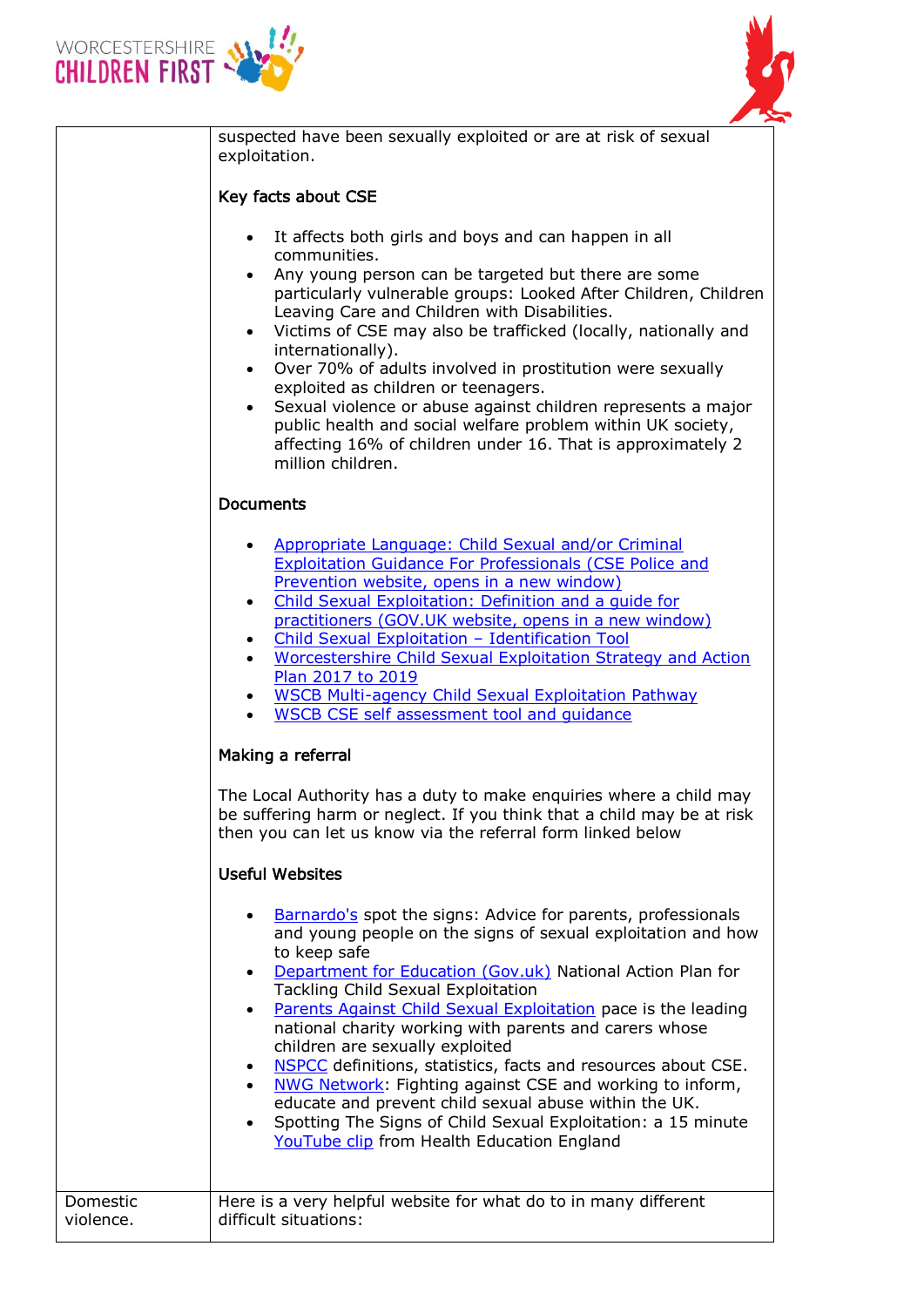



| http://www.worcestershire.gov.uk/info/20379/domestic violence an<br>d sexual abuse                                                                                                                                                                                                                                                   |
|--------------------------------------------------------------------------------------------------------------------------------------------------------------------------------------------------------------------------------------------------------------------------------------------------------------------------------------|
| West Mercia Women's Aid: 0800 980 3331<br>0800 783 1359                                                                                                                                                                                                                                                                              |
| helpline@westmerciawomensaid.org                                                                                                                                                                                                                                                                                                     |
| Further reading                                                                                                                                                                                                                                                                                                                      |
| Controlling or Coercive Behaviour in an Intimate or Family<br>Relationship Statutory Guidance Framework (GOV.UK website,<br>opens in a new window)<br>Domestic Abuse - A toolkit for employers<br>(Wellbeing.BIT website, opens in a new window)<br>Groups for parents - information and quidance                                    |
| Multi-agency Statutory Guidance for the Conduct of Domestic<br>Homicide Reviews (GOV.UK website, opens in a new window)<br>Worcestershire Domestic Abuse Strategy 2017 - 2020 (click to                                                                                                                                              |
| download)<br><u>Worcestershire Multi-agency domestic abuse training -</u><br>Learning Outcomes (click to download)                                                                                                                                                                                                                   |
| Here is a great PDF helping to understand teenage relationship<br>abuse: U:\U161 CHS\U695 Education Safeguarding\G3 SG\AAA<br>.Education Adviser Safeguarding\G1 Mgt & Admin\03.Education<br><b>Adviser -Safeguarding files\Admin</b><br>Assisstant\A parents and carers quide to violence and abuse in<br>teenage relationships.pdf |
| Crush<br>CRUSH is an awareness raising and support programme to help<br>young people make safe and healthy relationships. The sessions are<br>run in small groups and are specifically designed for 13-19 year<br>olds.<br>http://www.westmerciawomensaid.org/crush/                                                                 |
| Fabricated or induced illness (FII) is a rare form of child abuse. It<br>occurs when a parent or carer, exaggerates or deliberately causes<br>symptoms of illness in the child.                                                                                                                                                      |
| https://www.nhs.uk/conditions/Fabricated-or-induced-illness/                                                                                                                                                                                                                                                                         |
|                                                                                                                                                                                                                                                                                                                                      |
|                                                                                                                                                                                                                                                                                                                                      |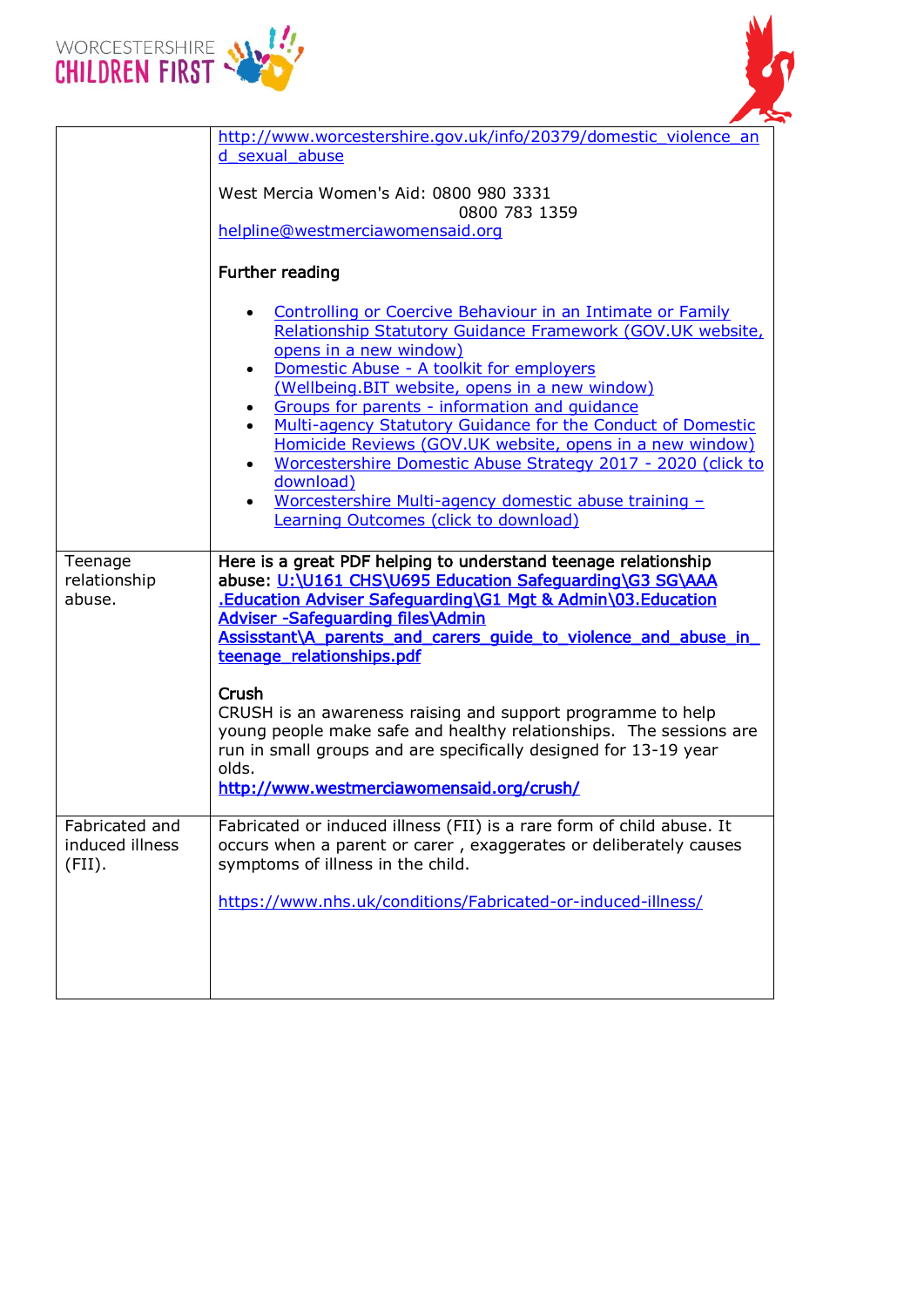



| Faith abuse.                                      | Faith and belief-based child abuse, including practices around 'spirit<br>possession' and 'witchcraft', is a hidden crime, which makes it<br>difficult to quantify in terms of magnitude. However, from our own<br>experience and in consultation with communities, we know this kind<br>of abuse is under-reported.<br>www.gov.uk/government/publications/national-actionplan-<br>to-tackle-child-abuse-linked-to-faith-or-belief<br>Further contacts for advice can be found from the local<br>representatives for some faiths.<br>An Exploration of Knowledge About Child Abuse Linked to<br>٠<br>Faith or Belief (2016)<br>National Action Plan to Tackle Child Abuse Linked to Faith or<br>$\bullet$<br>Belief (2012)<br>Safeguarding Children from Abuse Linked to a Belief in Spirit<br>$\bullet$<br>Possession (2007) this good practice guidance is archived but<br>still available.<br>Eleanor Stobart report 2006: Child Abuse Linked To<br>$\bullet$<br>Accusations of Possession And Witchcraft (2006)<br>Unicef study report: Children Accused of Witchcraft<br>$\bullet$<br>AFRUCA: Africans Unite Against Child Abuse<br>٠                                                                                                                                                                                                                               |  |
|---------------------------------------------------|--------------------------------------------------------------------------------------------------------------------------------------------------------------------------------------------------------------------------------------------------------------------------------------------------------------------------------------------------------------------------------------------------------------------------------------------------------------------------------------------------------------------------------------------------------------------------------------------------------------------------------------------------------------------------------------------------------------------------------------------------------------------------------------------------------------------------------------------------------------------------------------------------------------------------------------------------------------------------------------------------------------------------------------------------------------------------------------------------------------------------------------------------------------------------------------------------------------------------------------------------------------------------------------------------------------------------------------------------------------------------|--|
| Honour based<br>violence (HBV).<br>Female genital | Honour' based violence (HBV) occurs when perpetrators believe a<br>relative or other individual has shamed or damaged a family's or<br>community's 'honour' or reputation (known in some communities as<br>izzat), and that the only way to redeem the damaged 'honour' is to<br>punish and/or kill the individual. 'Honour' based violence is a term<br>that is widely used to describe this sort of abuse however it is often<br>referred to as so called 'honour' based violence because the concept<br>of 'honour' is used by perpetrators to make excuses for their abuse.<br>There is a very strong link between 'honour' based violence, forced<br>marriage and domestic abuse. The term 'Honour Based Violence' is<br>the internationally recognised term describing cultural justifications<br>for violence and abuse. Honour Based Violence cuts across all<br>cultures and communities: Turkish, Kurdish, Afghani, South Asian,<br>African, Middle Eastern, South and Eastern European for example.<br>This is not an exhaustive list. Where a culture is heavily male<br>dominated, HBV may exist. The police have made it a high priority to<br>help communities fight back to tackle both honour-based violence<br>and hate crime.<br>The 'Honour Network Help line': 0800 5 999 247<br>Female Genital Mutilation (FGM) comprises all procedures involving |  |
| mutilation<br>(FGM).                              | partial or total removal or the external female genitalia. FGM is illegal<br>in the UK and as of October 2015 mandatory reporting commenced.<br>If education staff or other professionals discovers that an act FGM<br>appears to have been carried out on a girl under 18 years old there is<br>a statutory (legal) duty on teachers for them PERSONALLY to report<br>it to the police.                                                                                                                                                                                                                                                                                                                                                                                                                                                                                                                                                                                                                                                                                                                                                                                                                                                                                                                                                                                 |  |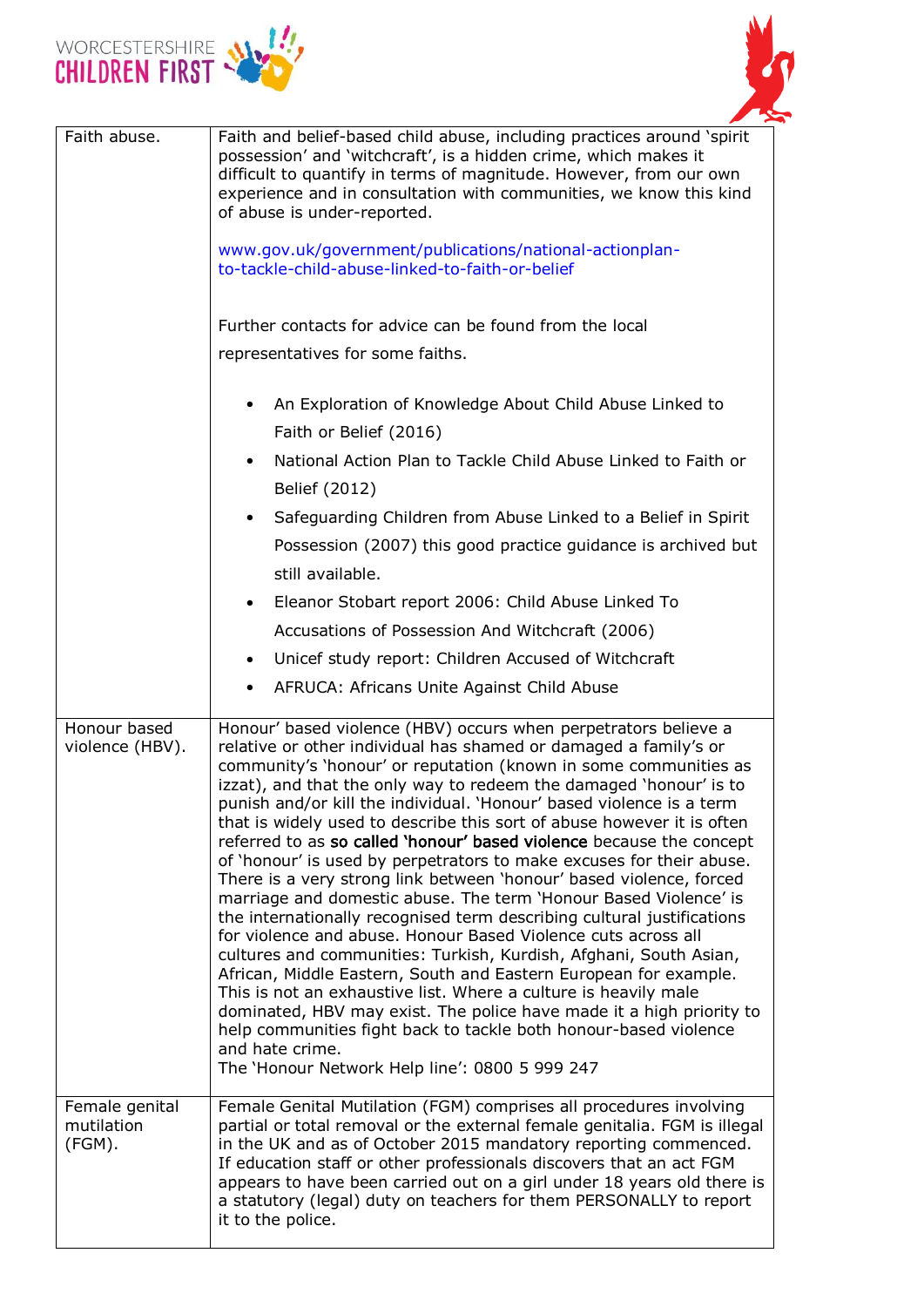



|                                                                  | Read http://www.nhs.uk/Conditions/female-genitalmutilation for NHS<br>information and signs of FGM. Any suspicion of FGM should be<br>referred to the Police and social care.<br>- Annalise Price-Thomas (Head of Service) has<br>completed the online home office training, 'Female<br>Genital Mutilation: Recognising and Preventing FGM<br>- E-learning package- http://www.fgmelearning.co.uk/<br>for interested staff or professionals (free home office elearning).                                                                                                                                                                                                                                                                                                                                                                                                                                                                                                                                                                                                                                                                                                  |  |  |
|------------------------------------------------------------------|----------------------------------------------------------------------------------------------------------------------------------------------------------------------------------------------------------------------------------------------------------------------------------------------------------------------------------------------------------------------------------------------------------------------------------------------------------------------------------------------------------------------------------------------------------------------------------------------------------------------------------------------------------------------------------------------------------------------------------------------------------------------------------------------------------------------------------------------------------------------------------------------------------------------------------------------------------------------------------------------------------------------------------------------------------------------------------------------------------------------------------------------------------------------------|--|--|
| Forced marriage.                                                 | UK Forced Marriage Unit fmu@fco.gov.uk<br>Telephone: 020 7008 0151<br>Call 999 (police) in an emergency.<br>www.gov.uk/stop-forced-marriage for information on Forced<br>Marriage. Visit Home Office website to<br>undertake Forced Marriage e-learning package<br>https://www.gov.uk/forced-marriage. GSCB one day Awareness<br>training delivered by Infobuzz<br>www.gscb.org.uk Please see 'Multi-Agency Practice Guidelines-<br>Handling cases of Forced Marriage' for more information and detail:<br>https://www.gov.uk/forcedmarriage.<br>Prevention Freedom Charity- Aneeta Prem 'But it's not fair' book. A<br>book for teenagers looking at forced marriage from the point of view<br>of school friends of the girl who went to India and didn't come back.<br>This book promotes discussion. www.freedomcharity.org.uk The<br>Freedom Charity (UK charity) have a helpline, text facility and app<br>which can be downloaded to help to provide support and protection<br>for victims of abuse, FGM or forced marriage. They can be contacted<br>on tel: 0845 607 0133 or text 4freedom to 88802 or go to the<br>website to download the app from the app page. |  |  |
| Gangs and youth<br>violence                                      | Here is a PDF assisting with Gangs and Youth<br>https://assets.publishing.service.gov.uk/government/uploads/system<br>/uploads/attachment_data/file/418131/Preventing_youth_violence_a<br>nd_gang_involvement_v3_March2015.pdf                                                                                                                                                                                                                                                                                                                                                                                                                                                                                                                                                                                                                                                                                                                                                                                                                                                                                                                                             |  |  |
|                                                                  | This is a website for the Youth Violence Prevention Initiative:<br>http://www.worcesterma.gov/youth-opportunities/youth-violence-<br>prevention                                                                                                                                                                                                                                                                                                                                                                                                                                                                                                                                                                                                                                                                                                                                                                                                                                                                                                                                                                                                                            |  |  |
| Gender-based<br>violence/violence<br>against women<br>and girls. | https://www.gov.uk/government/publications/violence-against-<br>women-and-girls-evidence-digest-january-2018<br>For information about West Mercia Rape and Sexual Abuse visit:<br>https://www.wmrsasc.org.uk/<br>FGM (Female Genital Mutilation) is violence against women and girls.<br>Forced marriage and so called 'Honour' based violence are a violation<br>against human rights and is a high priority area of the national and<br>local Violence Against Women and Girls Agenda. It is, primarily an<br>issue for young women and girls aged between 13 and 30 years.<br>Hope House SARC (Sexual Assault Referral Centre):<br>01452 754390<br>www.onyourmindglos.nhs.uk for 'I've been raped or sexually<br>assaulted' information.                                                                                                                                                                                                                                                                                                                                                                                                                                |  |  |
| Gender Identity<br>Issues.                                       | The Gender Trust is a listening ear, a caring support and an<br>information centre for anyone with any question concerning their<br>gender identity, or whose loved one is struggling with gender identity<br>issues. People who might be Transgender, Transsexual or people who<br>do not identify with the gender they were assigned at birth or those                                                                                                                                                                                                                                                                                                                                                                                                                                                                                                                                                                                                                                                                                                                                                                                                                   |  |  |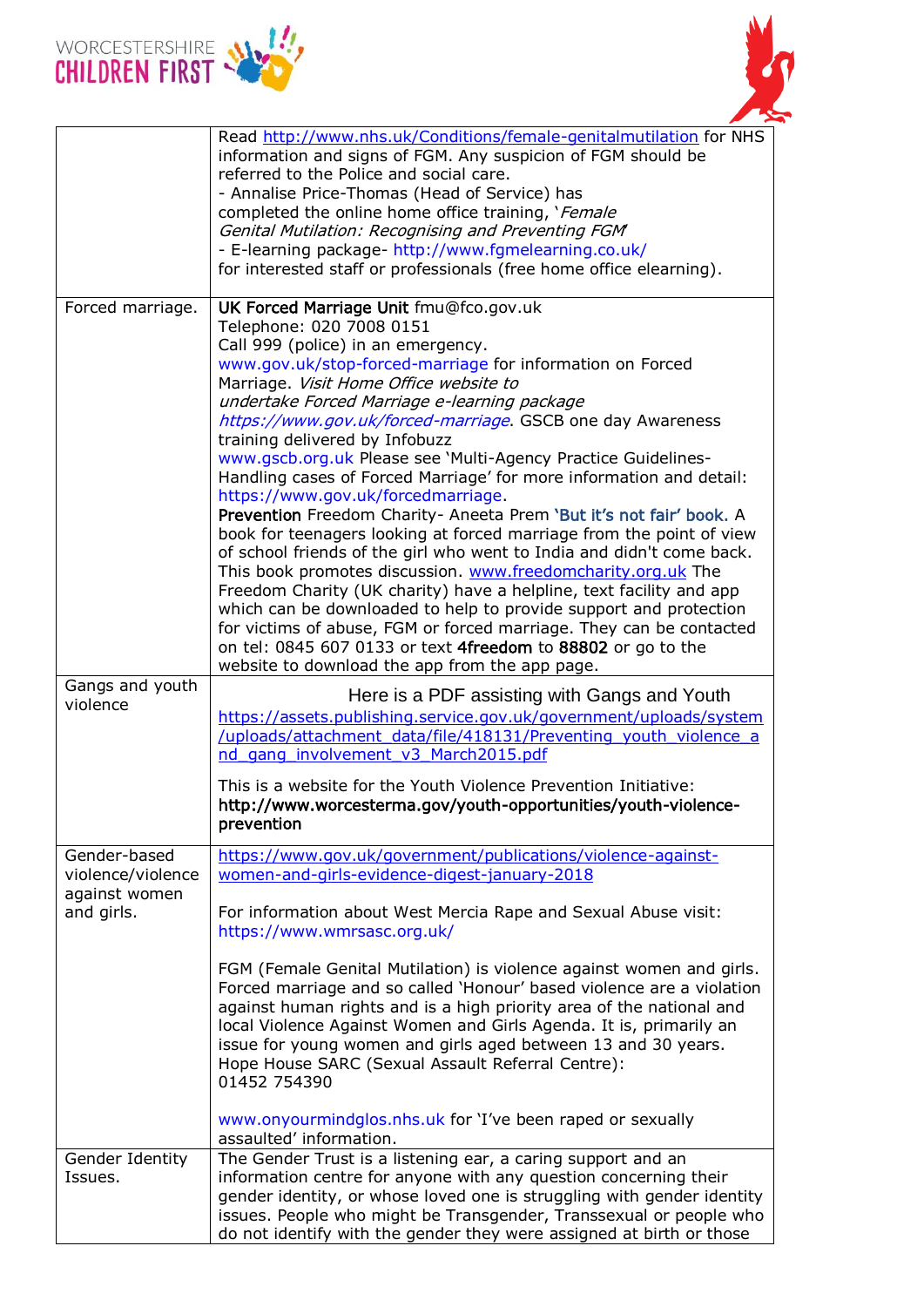



|                                                                             | who are simply unsure. Address: 76 The Ridgeway, Astwood Bank,<br>B96 6LX tel: 0845 231 0505 www.gendertrust.org.uk                                                                                                                                                                                                                                                                                                                                                                                                                                                                                                                                                                                                                                                                                                                                                                                                                                                                                                                                                                                                                                                                                   |  |  |  |
|-----------------------------------------------------------------------------|-------------------------------------------------------------------------------------------------------------------------------------------------------------------------------------------------------------------------------------------------------------------------------------------------------------------------------------------------------------------------------------------------------------------------------------------------------------------------------------------------------------------------------------------------------------------------------------------------------------------------------------------------------------------------------------------------------------------------------------------------------------------------------------------------------------------------------------------------------------------------------------------------------------------------------------------------------------------------------------------------------------------------------------------------------------------------------------------------------------------------------------------------------------------------------------------------------|--|--|--|
| Private fostering.                                                          | National Fostering Agency (NFA)<br>Call on: 0808 284 9226                                                                                                                                                                                                                                                                                                                                                                                                                                                                                                                                                                                                                                                                                                                                                                                                                                                                                                                                                                                                                                                                                                                                             |  |  |  |
|                                                                             | Kinship Care<br>Kinship care means that relatives or friends look after children who<br>cannot live with their parents. Visit this website for more<br>information: http://www.worcestershire.gov.uk/privatefostering                                                                                                                                                                                                                                                                                                                                                                                                                                                                                                                                                                                                                                                                                                                                                                                                                                                                                                                                                                                 |  |  |  |
| Preventing<br>Radicalisation<br>and<br>Extremism/HATE<br>(PREVENT<br>duty). | www.educateagainsthate.com is the<br>government website providing information<br>and practical advice for parents, teachers<br>and schools leaders on protecting children from radicalisation and<br>extremism.<br>Anti-Terrorist Hotline: tel 0800 789 321<br>also be raised by email to the Home office:<br>counter.extremism@education.gsi.gov.uk.<br>Let's talk about it is an excellent website for parents: www.ltai.info/<br>as is www.preventtragedies.co.uk<br>While it remains very rare for school age children to become involved<br>in extremist activity to the point of committing criminal acts, young<br>people can be exposed to extremist influences or prejudiced views,<br>including via the internet, from an early age. As with other forms of<br>criminality or risk of harm, early intervention is always preferable.<br>Schools, working with other local partners, families and communities,<br>can help support pupils who may be vulnerable as part of wider<br>safeguarding responsibilities.<br>Channel guidance:<br>https://assets.publishing.service.gov.uk/government/uploads/system<br>/uploads/attachment data/file/425189/Channel Duty Guidance Apri<br>2015.pdf |  |  |  |
| Sexting/Sextorti<br>on/youth<br>produced<br>imagery.                        | http://www.nspcc.org.uk/preventing-abuse/keepingchildren-<br>safe/sexting (NSPCC website).<br>https://www.westmercia.police.uk/article/8206/Sexting (West Mercia                                                                                                                                                                                                                                                                                                                                                                                                                                                                                                                                                                                                                                                                                                                                                                                                                                                                                                                                                                                                                                      |  |  |  |
| Children Missing<br>in Education<br>$(CME)$ .                               | Police website)<br>Children Missing Education (CME) refers to 'any child of compulsory<br>school age who is not registered at any formally approved education<br>activity eg school, alternative provision, elective home education,<br>and has been out of education provision for at least 4 weeks'. CME<br>also includes those children who are missing (family whereabouts<br>unknown), and are usually children who are registered on a school<br>roll / alternative provision. This might be a child who<br>is not at their last known address and either has not taken up an<br>allocated school place as expected, or has 10 or more days of<br>continuous absence from school without explanation, or left school<br>suddenly and the destination is unknown.<br>This is the link for Children Missing Education on the Worcestershire<br>website<br>http://www.worcestershire.gov.uk/info/20595/behaviour and attend<br>ance/293/children_missing_education<br>Babcock Prime - Educational Welfare Team:                                                                                                                                                                                    |  |  |  |
|                                                                             | Primeedinvservice@babcockinternational.com<br>01905 678138                                                                                                                                                                                                                                                                                                                                                                                                                                                                                                                                                                                                                                                                                                                                                                                                                                                                                                                                                                                                                                                                                                                                            |  |  |  |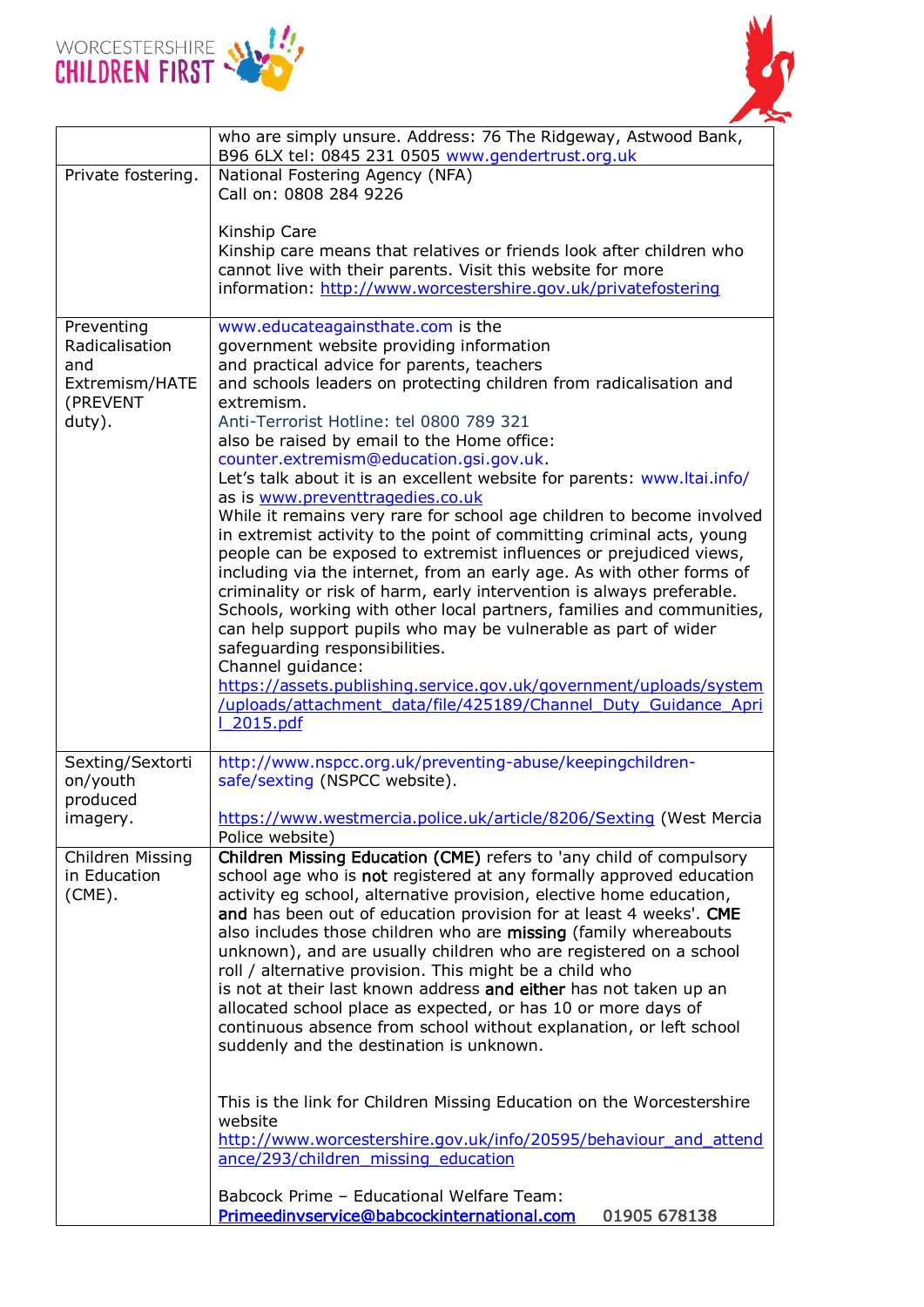



| Missing Children<br>and Adults<br>Strategy<br>(vulnerable<br>children and<br>adults<br>who go missing). | Every year an estimated 200,000 people go missing in the UK. In<br>some cases, missing adults may have made a choice to leave and<br>'start their lives over again', but the vast majority of missing people,<br>children and adults, are vulnerable and need protection and support.<br>The strategy has three key objectives which provide the right<br>foundations for any effective local strategy to tackle this issue:<br>Prevention - reducing the number of people who go missing,<br>including through prevention strategies, education work and early<br>intervention in cases where children and adults repeatedly go missing<br>Protection - reducing the harm to those who go missing, including<br>through a tailored, risk-based response and ensuring agencies work<br>together to find and close cases as quickly as possible at a local and<br>national level Provision - providing support and advice to missing<br>persons and families by referring then to agencies promptly and<br>ensuring they understand how and where to access help. The police<br>should be informed if any child or adult goes missing. The Missing<br>Children and Adults strategy can then be referred to for further<br>information and help. It is a home office publication (2011). |
|---------------------------------------------------------------------------------------------------------|----------------------------------------------------------------------------------------------------------------------------------------------------------------------------------------------------------------------------------------------------------------------------------------------------------------------------------------------------------------------------------------------------------------------------------------------------------------------------------------------------------------------------------------------------------------------------------------------------------------------------------------------------------------------------------------------------------------------------------------------------------------------------------------------------------------------------------------------------------------------------------------------------------------------------------------------------------------------------------------------------------------------------------------------------------------------------------------------------------------------------------------------------------------------------------------------------------------------------------------------------------------------------------------|
|                                                                                                         | https://www.gov.uk/government/publications/missi<br>ng-children-and-adults-strategy<br>https://assets.publishing.service.gov.uk/government/uploads/system<br>/uploads/attachment_data/file/117793/missing-persons-strategy.pdf                                                                                                                                                                                                                                                                                                                                                                                                                                                                                                                                                                                                                                                                                                                                                                                                                                                                                                                                                                                                                                                         |
| Children with<br>family members<br>in prison.                                                           | Approximately 200,000 children have a parent sent to prison each<br>year. These children are at risk of poor outcomes including poverty,<br>stigma, isolation and poor mental health. NICCO (www.nicco.org.uk)<br>provides information to support professionals working with offenders<br>and their children to help mitigate the negative consequences for<br>these children.<br>https://www.solgrid.org.uk/education/safeguarding/child-<br>protection/issues/children-family-prison/                                                                                                                                                                                                                                                                                                                                                                                                                                                                                                                                                                                                                                                                                                                                                                                                |
| Children and the<br>court system.                                                                       | Children are sometimes required to give evidence in courts, either for<br>crimes committed against them or for crimes they have witnessed.<br>There are two guides to support these children which can be found at<br>www.gov.uk (young witness booklet for 5 to 11 year olds) which is a<br>pdf. There is also a document called "going to court and being a<br>witness age 12 to 17" which is also found at www.gov.uk. Making<br>family arrangements via court can be stressful and entrench conflict<br>in families. The ministry of Justice has just launched an online<br>dispute resolution service. This can be useful to parents and carers.<br>Got to www.gov.uk and search for "get help with arrangements."                                                                                                                                                                                                                                                                                                                                                                                                                                                                                                                                                                |
| Stalking.                                                                                               | General Advice:<br>If it doesn't feel right it probably isn't!<br>٠<br>Seek support from trusted family/friends<br>٠<br>Report to the police and do this early<br>٠<br>Keep a diary in a secure location<br>٠<br>Screenshot emails etc and save them<br>٠<br>Photograph/video your stalker if safely possible.<br>٠<br>Get advice: Hollie Gazzard Trust, Paladin etc<br>٠<br>Tighten security; home, work and on-line<br>٠                                                                                                                                                                                                                                                                                                                                                                                                                                                                                                                                                                                                                                                                                                                                                                                                                                                             |
|                                                                                                         | <b>National Stalking Helpline</b><br>For advice and support. The helpline will operate a triage service for<br>local support and make referrals -Phone: 0808 802 0300<br>Website: www.stalkinghelpline.org<br>Email: advice@stalkinghelpline.org                                                                                                                                                                                                                                                                                                                                                                                                                                                                                                                                                                                                                                                                                                                                                                                                                                                                                                                                                                                                                                       |